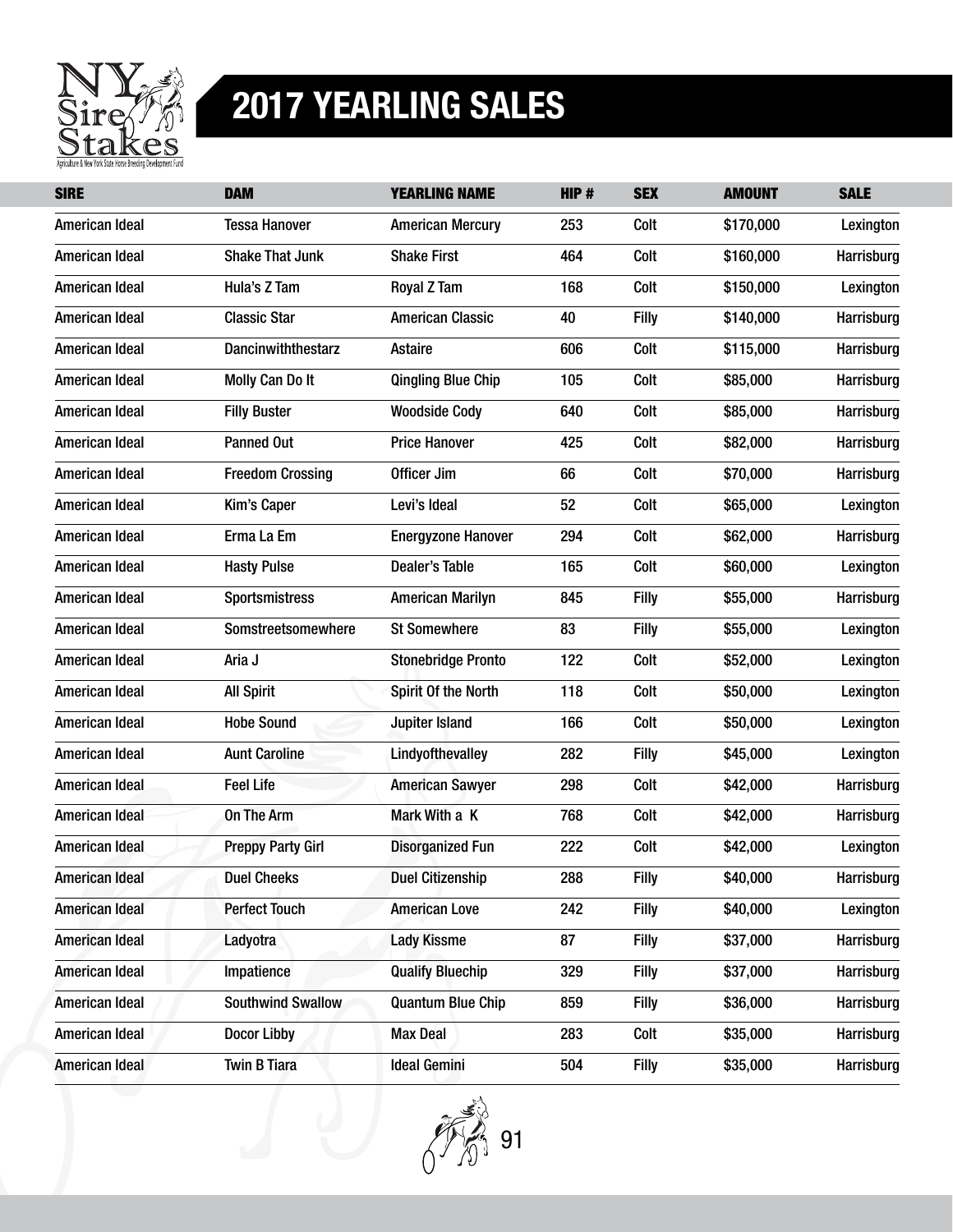

| <b>SIRE</b>           | <b>DAM</b>                | <b>YEARLING NAME</b>      | HIP# | <b>SEX</b>   | <b>AMOUNT</b> | <b>SALE</b>        |
|-----------------------|---------------------------|---------------------------|------|--------------|---------------|--------------------|
| American Ideal        | <b>Lady Jack</b>          | <b>Jack Nation</b>        | 497  | Colt         | \$35,000      | Lexington          |
| American Ideal        | <b>Transfer Hanover</b>   | <b>Tricky Hanover</b>     | 500  | Filly        | \$32,000      | Harrisburg         |
| American Ideal        | <b>JK Pure Pearl</b>      | Jk Ideal Pearl            | 683  | Filly        | \$32,000      | Harrisburg         |
| American Ideal        | <b>Michelle's Dream</b>   | <b>Seersucker Suit</b>    | 728  | Colt         | \$32,000      | Harrisburg         |
| American Ideal        | <b>The Company Store</b>  | American Jo Jo            | 419  | Filly        | \$31,000      | Lexington          |
| American Ideal        | Aspectofmusic             | So It Goes                | 223  | Colt         | \$30,000      | Harrisburg         |
| American Ideal        | <b>Dingle Bay</b>         | <b>Lady Songbird</b>      | 608  | Filly        | \$30,000      | Harrisburg         |
| American Ideal        | <b>Glacier Express</b>    | <b>Stonebridge Serene</b> | 480  | Filly        | \$30,000      | Lexington          |
| American Ideal        | <b>Sounds Perfect</b>     | <b>Century Ferrari</b>    | 480  | Colt         | \$26,000      | Harrisburg         |
| American Ideal        | A Fiesty Affair           | <b>Topville Angelina</b>  | 535  | Filly        | \$26,000      | Harrisburg         |
| American Ideal        | <b>My Fantasy</b>         | <b>Fantasy Maker</b>      | 749  | Colt         | \$25,000      | Harrisburg         |
| American Ideal        | My Little Art             | <b>Exhibition</b>         | 751  | Filly        | \$25,000      | Harrisburg         |
| <b>American Ideal</b> | Somewhereinheaven         | Somewhere Ideal           | 840  | Filly        | \$25,000      | Harrisburg         |
| American Ideal        | Nikki Beach               | Siesta Beach              | 9    | Filly        | \$25,000      | Lexington          |
| American Ideal        | A Perfect Jenna           | <b>Ideal Perfect Ten</b>  | 491  | Colt         | \$25,000      | Lexington          |
| American Ideal        | <b>Cult Status</b>        | <b>Little Pink Flower</b> | 52   | Filly        | \$23,000      | <b>Morrisville</b> |
| American Ideal        | <b>Apere Hanover</b>      | Aperfectdeal              | 214  | Colt         | \$22,000      | Harrisburg         |
| American Ideal        | <b>Merculese</b>          | <b>Ideal Sarah</b>        | 647  | <b>Filly</b> | \$22,000      | Lexington          |
| American Ideal        | <b>Stonebridge Kisses</b> | <b>Covered Bridge</b>     | 494  | Colt         | \$21,000      | Lexington          |
| American Ideal        | <b>Good Stuff</b>         | <b>American Admiral</b>   | 485  | Colt         | \$20,000      | Lexington          |
| American Ideal        | <b>KG Delight</b>         | <b>Southern Success</b>   | 346  | Colt         | \$18,000      | Lexington          |
| <b>American Ideal</b> | <b>Shady Darling</b>      | <b>Southwind Darwin</b>   | 639  | Colt         | \$16,000      | Harrisburg         |
| American Ideal        | <b>Who Moved The Rock</b> | <b>Rock America</b>       | 611  | Colt         | \$15,000      | Harrisburg         |
| American Ideal        | <b>Wilma Hall</b>         | <b>Humble N Kind</b>      | 631  | <b>Filly</b> | \$15,000      | Harrisburg         |
| American Ideal        | <b>Yankee Lacey</b>       | <b>Signature Move</b>     | 32   | Colt         | \$15,000      | <b>Morrisville</b> |
| American Ideal        | Curvesahead               | <b>Little Miss Curvy</b>  | 53   | <b>Filly</b> | \$15,000      | <b>Morrisville</b> |
| American Ideal        | <b>Cheer My Dear</b>      | Qarma Blue Chip           | 24   | <b>Filly</b> | \$14,000      | Goshen             |
| American Ideal        | <b>Kissing Bandit</b>     | <b>American Risk</b>      | 693  | Colt         | \$13,000      | Harrisburg         |

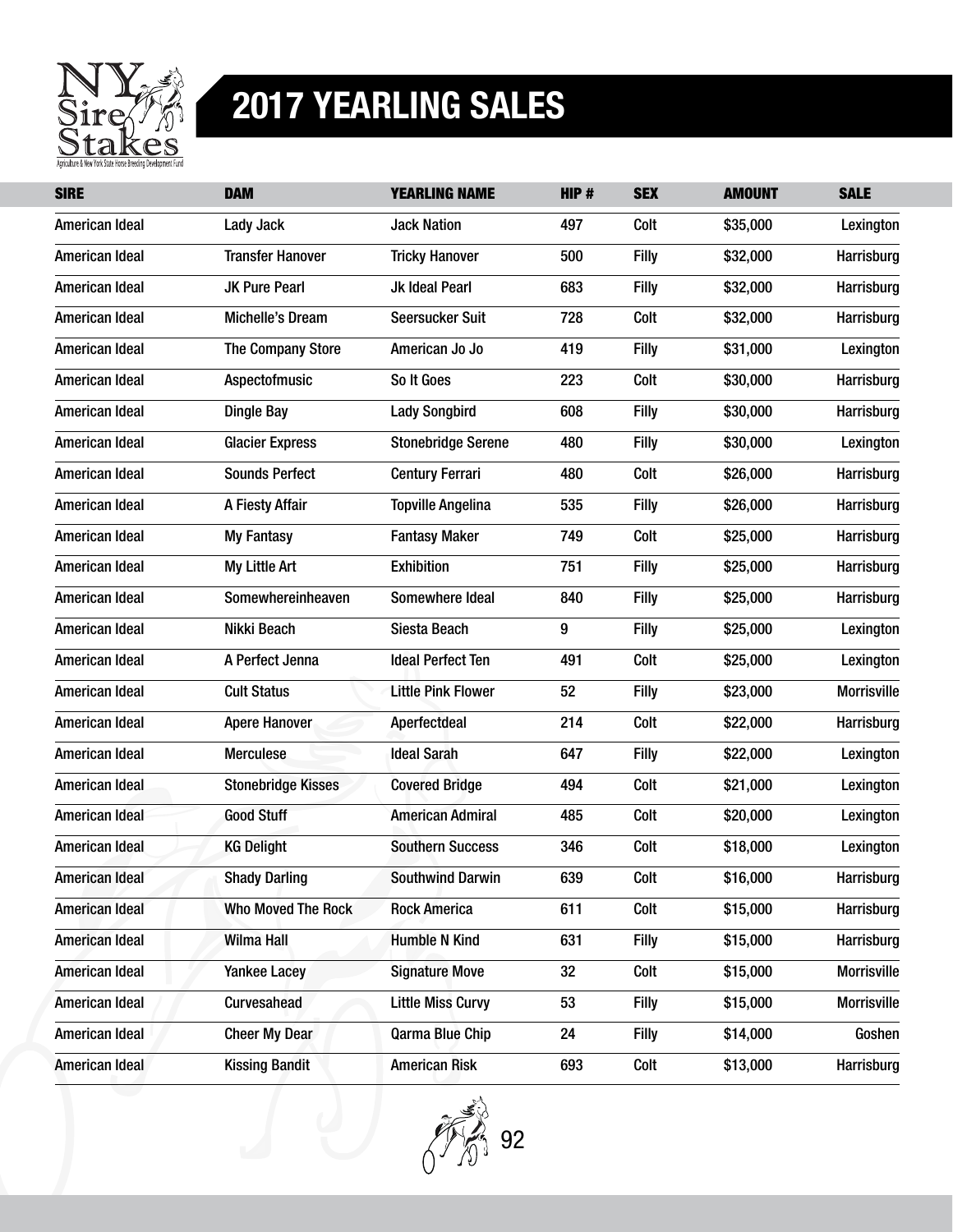

| <b>SIRE</b>      | <b>DAM</b>                | <b>YEARLING NAME</b>      | HIP# | <b>SEX</b>        | <b>AMOUNT</b> | <b>SALE</b> |
|------------------|---------------------------|---------------------------|------|-------------------|---------------|-------------|
| American Ideal   | <b>How'bout A Smooch</b>  | Entwined                  | 324  | <b>Filly</b>      | \$9,000       | Harrisburg  |
|                  |                           |                           |      | <b>Total Sold</b> | 57            |             |
|                  |                           |                           |      | <b>Average</b>    | \$45,684      |             |
| <b>Art Major</b> | <b>Fox Valley Shaker</b>  | <b>Quake Blue Chip</b>    | 305  | Colt              | \$97,000      | Harrisburg  |
| <b>Art Major</b> | <b>Special Beauty</b>     | <b>Stromcloud Hanover</b> | 482  | Filly             | \$90,000      | Harrisburg  |
| <b>Art Major</b> | <b>Marinade Hanover</b>   | <b>Money Shot Hanover</b> | 382  | <b>Filly</b>      | \$85,000      | Harrisburg  |
| <b>Art Major</b> | <b>Omen Hanover</b>       | A Major Omen              | 116  | Colt              | \$77,000      | Harrisburg  |
| <b>Art Major</b> | <b>Swift N Shout</b>      | <b>Swift Allison</b>      | 157  | <b>Filly</b>      | \$70,000      | Harrisburg  |
| <b>Art Major</b> | <b>Jated Love</b>         | <b>Carbon Capture</b>     | 341  | <b>Filly</b>      | \$70,000      | Harrisburg  |
| <b>Art Major</b> | <b>Worldly Deo</b>        | Dali Deo                  | 109  | Colt              | \$70,000      | Lexington   |
| <b>Art Major</b> | <b>Antoinette Hanover</b> | <b>Heart Of Lindy</b>     | 213  | Colt              | \$65,000      | Harrisburg  |
| <b>Art Major</b> | <b>Bet On Luck</b>        | <b>Deploy</b>             | 24   | Colt              | \$62,000      | Harrisburg  |
| <b>Art Major</b> | <b>Music Row</b>          | <b>Music Matters</b>      | 108  | <b>Filly</b>      | \$60,000      | Harrisburg  |
| <b>Art Major</b> | <b>Surfside Sexy</b>      | Surferdude Hanover        | 153  | Colt              | \$60,000      | Harrisburg  |
| <b>Art Major</b> | <b>Blackjack Princess</b> | Queenace Blue Chip        | 412  | Colt              | \$60,000      | Harrisburg  |
| <b>Art Major</b> | Southwind Johanne         | Southwind Jerry           | 174  | Colt              | \$60,000      | Lexington   |
| <b>Art Major</b> | <b>Show The World</b>     | Deo Picasso               | 237  | Colt              | \$60,000      | Lexington   |
| <b>Art Major</b> | Rita J                    | Thelinestartshere         | 450  | Colt              | \$55,000      | Harrisburg  |
| <b>Art Major</b> | <b>Village Madonna</b>    | <b>Light Wind</b>         | 58   | Colt              | \$55,000      | Lexington   |
| <b>Art Major</b> | <b>Presidential Lady</b>  | <b>Presidential Art</b>   | 68   | Colt              | \$55,000      | Lexington   |
| <b>Art Major</b> | Put On A Display          | Dorothy's Legacy          | 387  | <b>Filly</b>      | \$50,000      | Lexington   |
| <b>Art Major</b> | <b>Traditional</b>        | <b>Folklore</b>           | 385  | <b>Filly</b>      | \$49,000      | Harrisburg  |
| <b>Art Major</b> | In Deep Thought           | <b>Unthinkable</b>        | 332  | Colt              | \$48,000      | Harrisburg  |
| <b>Art Major</b> | <b>Crazy Luv Bug</b>      | <b>Crazy Cute</b>         | 44   | <b>Filly</b>      | \$47,000      | Harrisburg  |
| <b>Art Major</b> | <b>Boldnbrash Hanover</b> | <b>Bicorne Hanover</b>    | 240  | Colt              | \$47,000      | Harrisburg  |
| <b>Art Major</b> | <b>Town Pro Miss</b>      | <b>Miss Me Much</b>       | 819  | <b>Filly</b>      | \$45,000      | Harrisburg  |
| <b>Art Major</b> | Neverhaveneverwill        | Who Can You Trust         | 526  | <b>Filly</b>      | \$45,000      | Lexington   |
| <b>Art Major</b> | <b>Classical Yankee</b>   | <b>Magnum Opus</b>        | 39   | Colt              | \$43,000      | Harrisburg  |

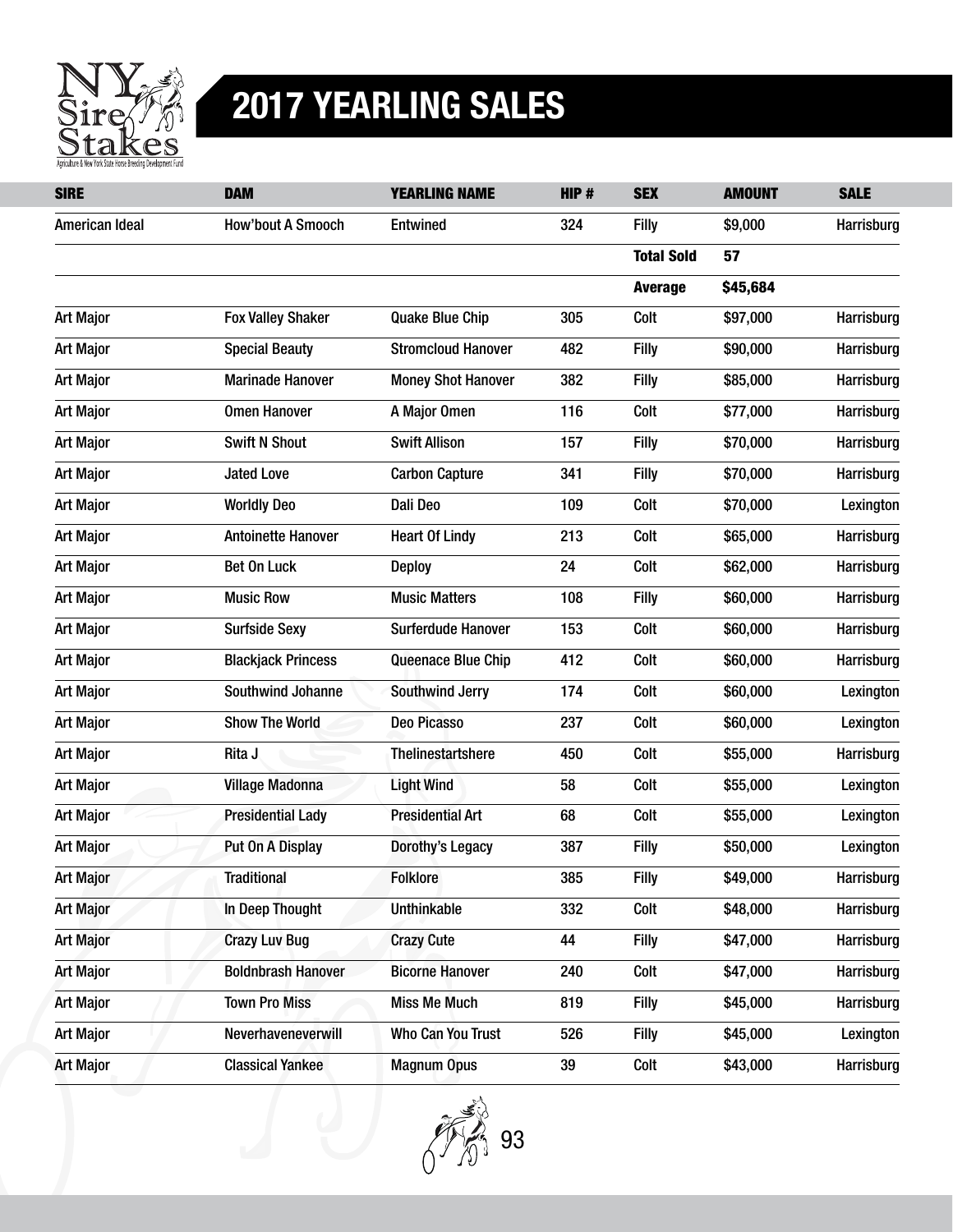

| <b>SIRE</b>      | <b>DAM</b>               | <b>YEARLING NAME</b>      | HIP#         | <b>SEX</b>   | <b>AMOUNT</b> | <b>SALE</b> |
|------------------|--------------------------|---------------------------|--------------|--------------|---------------|-------------|
| <b>Art Major</b> | <b>Bet Your Life</b>     | <b>Qwerty Blue Chip</b>   | 84           | Colt         | \$43,000      | Goshen      |
| <b>Art Major</b> | Lotsa Matzah             | <b>Quite Blue Chip</b>    | 370          | <b>Filly</b> | \$42,000      | Harrisburg  |
| <b>Art Major</b> | Sammy's Magic Girl       | <b>Stone Hanover</b>      | 458          | Colt         | \$42,000      | Harrisburg  |
| <b>Art Major</b> | <b>Mud Pie Hanover</b>   | <b>Quagmire Bluechip</b>  | 38           | Colt         | \$42,000      | Goshen      |
| <b>Art Major</b> | Myluvmylife              | <b>Under The Hood</b>     | 374          | <b>Filly</b> | \$41,000      | Lexington   |
| <b>Art Major</b> | Spotlight On             | <b>Major Spotlight On</b> | 247          | <b>Filly</b> | \$40,000      | Lexington   |
| <b>Art Major</b> | World Of Her Own         | Deo Degas                 | $\mathbf{3}$ | Colt         | \$37,000      | Harrisburg  |
| <b>Art Major</b> | <b>Linden Beauty</b>     | <b>Linden Art</b>         | 367          | Colt         | \$37,000      | Harrisburg  |
| <b>Art Major</b> | <b>Parlee Beach</b>      | Sewonandsewforth          | 212          | <b>Filly</b> | \$37,000      | Lexington   |
| <b>Art Major</b> | Milliondollarsmile       | <b>Miliondolar Beauty</b> | 200          | <b>Filly</b> | \$35,000      | Lexington   |
| <b>Art Major</b> | <b>Blogette Hanover</b>  | Haulin' Oats              | 239          | Colt         | \$32,000      | Harrisburg  |
| <b>Art Major</b> | <b>Terroronthebeach</b>  | <b>Vincent Van Gone</b>   | 874          | <b>Filly</b> | \$32,000      | Harrisburg  |
| <b>Art Major</b> | <b>Taiya Hanover</b>     | S Mckee                   | 159          | Colt         | \$30,000      | Harrisburg  |
| <b>Art Major</b> | <b>Western Dancer</b>    | <b>CR Dreamy</b>          | 181          | <b>Filly</b> | \$30,000      | Harrisburg  |
| <b>Art Major</b> | Lets Imagine             | <b>Blank Canvas</b>       | 363          | Colt         | \$30,000      | Harrisburg  |
| <b>Art Major</b> | <b>Bay Girl</b>          | <b>Bay Sky</b>            | 285          | Filly        | \$30,000      | Lexington   |
| <b>Art Major</b> | Flirtwithedealer         | <b>Major Mark</b>         | 324          | Colt         | \$30,000      | Lexington   |
| <b>Art Major</b> | <b>Glass In The Sand</b> | Art In The Sand           | 333          | <b>Filly</b> | \$30,000      | Lexington   |
| <b>Art Major</b> | <b>McVita Bella</b>      | Keiran                    | 363          | Colt         | \$30,000      | Lexington   |
| <b>Art Major</b> | <b>Lyons Mandi</b>       | <b>Major Upgrade</b>      | 507          | Colt         | \$30,000      | Lexington   |
| <b>Art Major</b> | <b>JK Geronimo</b>       | Qui Con Blue Chip         | 681          | Colt         | \$27,000      | Harrisburg  |
| <b>Art Major</b> | Some Girls Do            | <b>Qalypso Blue Chip</b>  | 839          | Filly        | \$27,000      | Harrisburg  |
| <b>Art Major</b> | Run On Luck              | <b>Quaker Blue Chip</b>   | 40           | <b>Filly</b> | \$26,000      | Goshen      |
| <b>Art Major</b> | <b>Rockjaws</b>          | <b>Rockstar Rebel</b>     | 42           | Colt         | \$26,000      | Morrisville |
| <b>Art Major</b> | <b>Keystone Dawn</b>     | <b>Keystone Dakota</b>    | 279          | Colt         | \$25,000      | Harrisburg  |
| <b>Art Major</b> | Sea Cruise Hanover       | <b>Sunset Cruise</b>      | 460          | <b>Filly</b> | \$25,000      | Harrisburg  |
| <b>Art Major</b> | Western Heat             | <b>Twin B Majorette</b>   | 183          | <b>Filly</b> | \$24,000      | Harrisburg  |
| <b>Art Major</b> | Onethatgotaway           | <b>Major Escape</b>       | 447          | Colt         | \$24,000      | Harrisburg  |

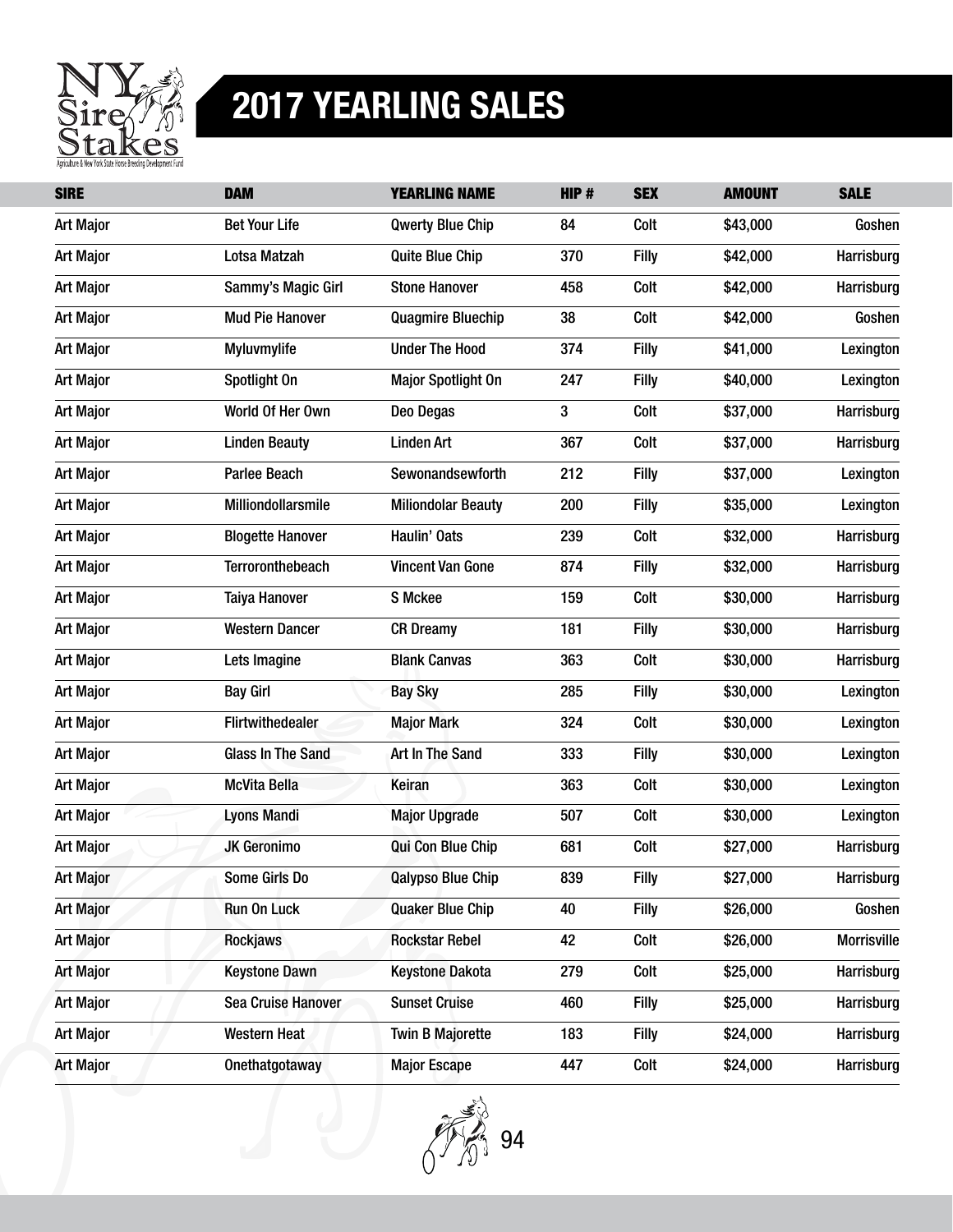

| <b>SIRE</b>      | <b>DAM</b>                | <b>YEARLING NAME</b>     | HIP# | <b>SEX</b>        | <b>AMOUNT</b> | <b>SALE</b>        |
|------------------|---------------------------|--------------------------|------|-------------------|---------------|--------------------|
| <b>Art Major</b> | <b>Rocknroll Olivia</b>   | <b>Rocknroll Oliver</b>  | 132  | Colt              | \$22,000      | Harrisburg         |
| <b>Art Major</b> | Ashlee's Star             | <b>Ashlee Sparkles</b>   | 281  | <b>Filly</b>      | \$22,000      | Lexington          |
| <b>Art Major</b> | Marietta Hall             | No Where To Go           | 362  | Colt              | \$22,000      | Lexington          |
| <b>Art Major</b> | JK Getupngo               | <b>Shes A Major Lady</b> | 332  | <b>Filly</b>      | \$21,000      | Lexington          |
| <b>Art Major</b> | <b>Catch Me Katie</b>     | <b>Katie Caught</b>      | 587  | Filly             | \$20,000      | Harrisburg         |
| <b>Art Major</b> | <b>Crazy Eights</b>       | <b>Cash Crazy</b>        | 598  | <b>Filly</b>      | \$20,000      | Harrisburg         |
| <b>Art Major</b> | <b>Tundra Bird</b>        | <b>Artic Belle</b>       | 628  | <b>Filly</b>      | \$20,000      | Lexington          |
| <b>Art Major</b> | Romnesia Hanover          | <b>Radley Hanover</b>    | 456  | Colt              | \$18,000      | Harrisburg         |
| <b>Art Major</b> | Swingindownthelane        | Yipee Ki-Yah             | 547  | Colt              | \$18,000      | Lexington          |
| <b>Art Major</b> | <b>Indulge Me</b>         | <b>Spare No Money</b>    | 334  | Filly             | \$17,000      | Harrisburg         |
| <b>Art Major</b> | <b>Temptation Hanover</b> | <b>Tempra Hanover</b>    | 497  | Filly             | \$17,000      | Harrisburg         |
| <b>Art Major</b> | <b>Smashbox</b>           | <b>Squawk Box</b>        | 407  | Colt              | \$17,000      | Lexington          |
| <b>Art Major</b> | <b>Observe Me</b>         | <b>Artist Vision</b>     | 113  | <b>Filly</b>      | \$14,000      | Harrisburg         |
| <b>Art Major</b> | Lislea Sophia             | <b>Bangor</b>            | 706  | Colt              | \$14,000      | Harrisburg         |
| <b>Art Major</b> | <b>Seaside Rory</b>       | <b>Irish Art</b>         | 461  | Filly             | \$13,000      | Harrisburg         |
| <b>Art Major</b> | <b>Beautiful In Blue</b>  | <b>Prettylicious</b>     | 14   | <b>Filly</b>      | \$13,000      | <b>Morrisville</b> |
| <b>Art Major</b> | <b>Yankee Celebrity</b>   | <b>Major Celebrity</b>   | 458  | Colt              | \$12,000      | Lexington          |
| <b>Art Major</b> | <b>Special Sweetheart</b> | <b>Special Agent</b>     | 105  | <b>Filly</b>      | \$9,000       | Goshen             |
| <b>Art Major</b> | <b>Cut A Deal</b>         | Shake On It              | 465  | Colt              | \$9,000       | Lexington          |
| <b>Art Major</b> | <b>Shot Togo Bluechip</b> | <b>Vice</b>              | 140  | Colt              | \$8,000       | Harrisburg         |
| <b>Art Major</b> | <b>Misty Speed</b>        | <b>Mystic Form</b>       | 739  | <b>Filly</b>      | \$7,000       | Harrisburg         |
| <b>Art Major</b> | <b>U All Bb</b>           | <b>B All Art</b>         | 755  | Filly             | \$5,000       | Harrisburg         |
|                  |                           |                          |      | <b>Total Sold</b> | 75            |                    |
|                  |                           |                          |      | <b>Average</b>    | \$36,893      |                    |
| Artiscape        | <b>Florist</b>            | <b>Bonita Bouquet</b>    | 103  | <b>Filly</b>      | \$13,000      | Goshen             |
| Artiscape        | <b>Fun Filly</b>          | <b>Final Escape</b>      | 107  | <b>Filly</b>      | \$13,000      | Goshen             |
|                  |                           |                          |      | <b>Total Sold</b> | $\mathbf{2}$  |                    |
|                  |                           |                          |      | <b>Average</b>    | \$13,000      |                    |

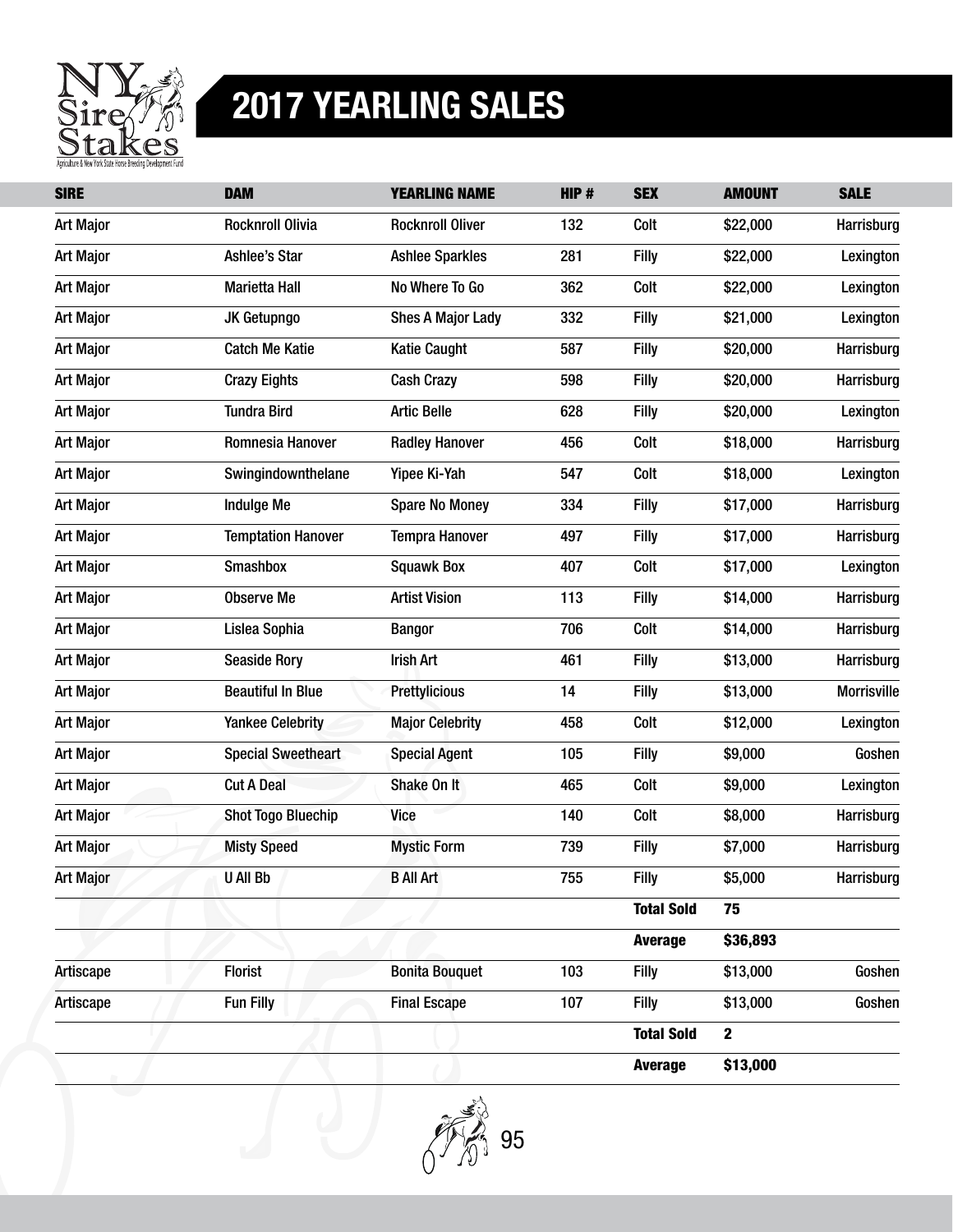

| <b>SIRE</b>          | <b>DAM</b>                | <b>YEARLING NAME</b>      | HIP# | <b>SEX</b>   | <b>AMOUNT</b> | <b>SALE</b> |
|----------------------|---------------------------|---------------------------|------|--------------|---------------|-------------|
| <b>Chapter Seven</b> | <b>Steamy Windows</b>     | <b>Army Of Monkeys</b>    | 485  | Colt         | \$170,000     | Harrisburg  |
| <b>Chapter Seven</b> | <b>Talktalktalk</b>       | <b>Start Talking</b>      | 495  | Colt         | \$140,000     | Harrisburg  |
| <b>Chapter Seven</b> | <b>Yalta Hanover</b>      | <b>Nimbus Deo</b>         | 111  | <b>Filly</b> | \$140,000     | Lexington   |
| <b>Chapter Seven</b> | Cantata                   | Amanda Blue Chip          | 582  | <b>Filly</b> | \$130,000     | Harrisburg  |
| <b>Chapter Seven</b> | She's A Blizzard          | <b>Star Track Hanover</b> | 467  | Colt         | \$125,000     | Harrisburg  |
| <b>Chapter Seven</b> | <b>Shipps Empress</b>     | <b>Empress Crown</b>      | 152  | <b>Filly</b> | \$125,000     | Lexington   |
| <b>Chapter Seven</b> | Judge Judy                | Spice It Up               | 175  | Filly        | \$120,000     | Lexington   |
| <b>Chapter Seven</b> | <b>Pacific Legacy</b>     | <b>Pacific Panther</b>    | 381  | Colt         | \$95,000      | Lexington   |
| <b>Chapter Seven</b> | <b>Southwind Cocoa</b>    | <b>Magnificent Seven</b>  | 41   | Colt         | \$75,000      | Harrisburg  |
| <b>Chapter Seven</b> | <b>New Hampshire Girl</b> | Que Pasa Blue Chip        | 389  | Colt         | \$67,000      | Harrisburg  |
| <b>Chapter Seven</b> | <b>Bridget Blue Chip</b>  | <b>Seven Colors Blue</b>  | 567  | <b>Filly</b> | \$65,000      | Harrisburg  |
| <b>Chapter Seven</b> | <b>Starlit Eyes</b>       | <b>Lights Come On</b>     | 484  | Colt         | \$62,000      | Harrisburg  |
| <b>Chapter Seven</b> | <b>Make It Blue Chip</b>  | Qiss Me Blue Chip         | 97   | <b>Filly</b> | \$60,000      | Harrisburg  |
| <b>Chapter Seven</b> | <b>Blazing Musclegirl</b> | <b>Gobi Bandit</b>        | 295  | Colt         | \$60,000      | Lexington   |
| <b>Chapter Seven</b> | <b>Sirenuse</b>           | <b>Quincy Blue Chip</b>   | 473  | <b>Filly</b> | \$50,000      | Harrisburg  |
| <b>Chapter Seven</b> | <b>Whimzical Britt</b>    | <b>Whimizical Chapter</b> | 106  | Colt         | \$50,000      | Lexington   |
| <b>Chapter Seven</b> | <b>Southwind Goddess</b>  | It's My Party             | 590  | Filly        | \$50,000      | Lexington   |
| <b>Chapter Seven</b> | <b>Chippewa Street</b>    | <b>Seventh Avenue</b>     | 263  | <b>Filly</b> | \$42,000      | Harrisburg  |
| <b>Chapter Seven</b> | <b>Keystone Cola</b>      | <b>Keystone Cash</b>      | 596  | Colt         | \$42,000      | Harrisburg  |
| <b>Chapter Seven</b> | <b>Doris Deo</b>          | <b>Sette Deo</b>          | 311  | <b>Filly</b> | \$42,000      | Lexington   |
| <b>Chapter Seven</b> | Sea Level Hanover         | <b>Superman Hanover</b>   | 812  | Colt         | \$40,000      | Harrisburg  |
| <b>Chapter Seven</b> | <b>Mom's Sweetie Pie</b>  | <b>Sweet Chapter</b>      | 395  | <b>Filly</b> | \$37,000      | Harrisburg  |
| <b>Chapter Seven</b> | <b>Kristen Y</b>          | <b>Equal Money</b>        | 821  | Colt         | \$35,000      | Harrisburg  |
| <b>Chapter Seven</b> | <b>Seven Heavens</b>      | <b>Sevens Up</b>          | 405  | <b>Filly</b> | \$32,000      | Lexington   |
| <b>Chapter Seven</b> | <b>Kendall Blue</b>       | <b>Kesha Blue</b>         | 345  | <b>Filly</b> | \$30,000      | Lexington   |
| <b>Chapter Seven</b> | Mary Lou Hall             | <b>Chris Comes First</b>  | 512  | Colt         | \$29,000      | Lexington   |
| <b>Chapter Seven</b> | <b>Kosher Winner</b>      | <b>New York Chapter</b>   | 8    | Colt         | \$27,000      | Goshen      |
| <b>Chapter Seven</b> | All For One               | <b>Hotfoot Hannah</b>     | 201  | <b>Filly</b> | \$25,000      | Harrisburg  |

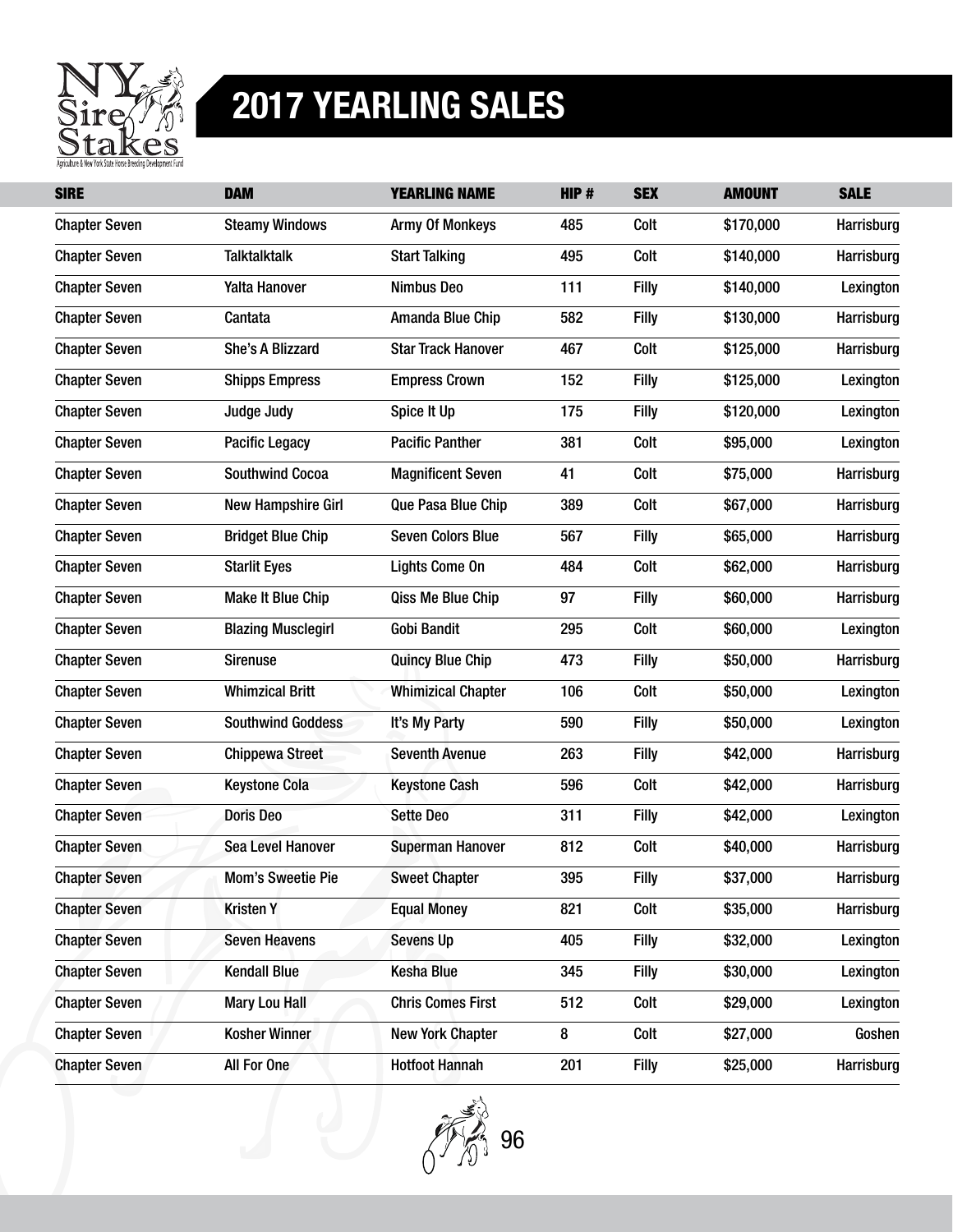

| <b>SIRE</b>          | <b>DAM</b>                | <b>YEARLING NAME</b>    | HIP# | <b>SEX</b>        | <b>AMOUNT</b> | <b>SALE</b>        |
|----------------------|---------------------------|-------------------------|------|-------------------|---------------|--------------------|
| <b>Chapter Seven</b> | Seven-Jerzee Fresh        | <b>Tina Trotter</b>     | 342  | Filly             | \$25,000      | Harrisburg         |
| <b>Chapter Seven</b> | <b>Flower Lane</b>        | <b>Flagler Hanover</b>  | 301  | Colt              | \$22,000      | Harrisburg         |
| <b>Chapter Seven</b> | <b>Back On Track</b>      | <b>Backspace</b>        | 553  | <b>Filly</b>      | \$20,000      | Harrisburg         |
| <b>Chapter Seven</b> | <b>Miss Blizzard</b>      | Trot'n Flicka           | 735  | Filly             | \$18,000      | Harrisburg         |
| <b>Chapter Seven</b> | <b>Southwind Celine</b>   | <b>Song Chapter</b>     | 260  | <b>Filly</b>      | \$17,000      | Harrisburg         |
| <b>Chapter Seven</b> | <b>Mars Bar</b>           | <b>Quest Blue Chip</b>  | 721  | <b>Filly</b>      | \$17,000      | Harrisburg         |
| <b>Chapter Seven</b> | Girlsruleboyslose         | Girlslovepearls         | 479  | <b>Filly</b>      | \$8,000       | Lexington          |
| <b>Chapter Seven</b> | <b>Swiss Star</b>         | Go Boychick Go          | 56   | Colt              | \$3,500       | Goshen             |
|                      |                           |                         |      | <b>Total Sold</b> | 36            |                    |
|                      |                           |                         |      | <b>Average</b>    | \$58,208      |                    |
| <b>Conway Hall</b>   | <b>Habit's Best</b>       | <b>Have A Habit</b>     | 336  | Colt              | \$100,000     | Lexington          |
| <b>Conway Hall</b>   | <b>Acapulco Hall</b>      | La Paz                  | 437  | <b>Filly</b>      | \$70,000      | Lexington          |
| <b>Conway Hall</b>   | <b>Dirty Martini</b>      | <b>Cocktails At Six</b> | 609  | <b>Filly</b>      | \$60,000      | Harrisburg         |
| <b>Conway Hall</b>   | <b>CR Oh Suzanna</b>      | <b>Columbo Hall</b>     | 209  | Colt              | \$48,000      | Lexington          |
| <b>Conway Hall</b>   | <b>Amber Fire Hanover</b> | <b>First Response</b>   | 440  | Colt              | \$40,000      | Lexington          |
| <b>Conway Hall</b>   | Rucoucou                  | <b>Mister Jay</b>       | 631  | Colt              | \$34,000      | Lexington          |
| <b>Conway Hall</b>   | <b>Cum Laude Hall</b>     | <b>Mr Smead</b>         | 464  | Colt              | \$32,000      | Lexington          |
| <b>Conway Hall</b>   | <b>Ann's Promise</b>      | Charlieman              | 37   | Colt              | \$32,000      | <b>Morrisville</b> |
| <b>Conway Hall</b>   | <b>Royal Pink</b>         | <b>Dr Rhetoric</b>      | 15   | Colt              | \$31,000      | <b>Morrisville</b> |
| <b>Conway Hall</b>   | <b>Fillyanthropy</b>      | <b>Southwind Falcon</b> | 578  | Colt              | \$29,000      | Harrisburg         |
| <b>Conway Hall</b>   | Georgia Baby              | Georgia Rain            | 310  | <b>Filly</b>      | \$28,000      | Harrisburg         |
| <b>Conway Hall</b>   | <b>Connie Hall</b>        | <b>Susie Hall</b>       | 577  | <b>Filly</b>      | \$28,000      | Lexington          |
| <b>Conway Hall</b>   | <b>Lady Lionel</b>        | <b>Railroad Man</b>     | 11   | Colt              | \$25,000      | Goshen             |
| <b>Conway Hall</b>   | <b>Yankee TLC</b>         | <b>DW's Noah</b>        | 33   | Colt              | \$25,000      | <b>Morrisville</b> |
| <b>Conway Hall</b>   | <b>Classic Yankee</b>     | <b>Boo Thang</b>        | 49   | Colt              | \$22,000      | <b>Morrisville</b> |
| <b>Conway Hall</b>   | <b>Pauls Wink</b>         | My Buddy De Vie         | 776  | Colt              | \$21,000      | Harrisburg         |
| <b>Conway Hall</b>   | <b>Miss El Paso</b>       | <b>Flyhawk El Fiero</b> | 76   | Colt              | \$21,000      | Morrisville        |
| <b>Conway Hall</b>   | Glow                      | Outglowed               | 311  | Colt              | \$20,000      | Harrisburg         |

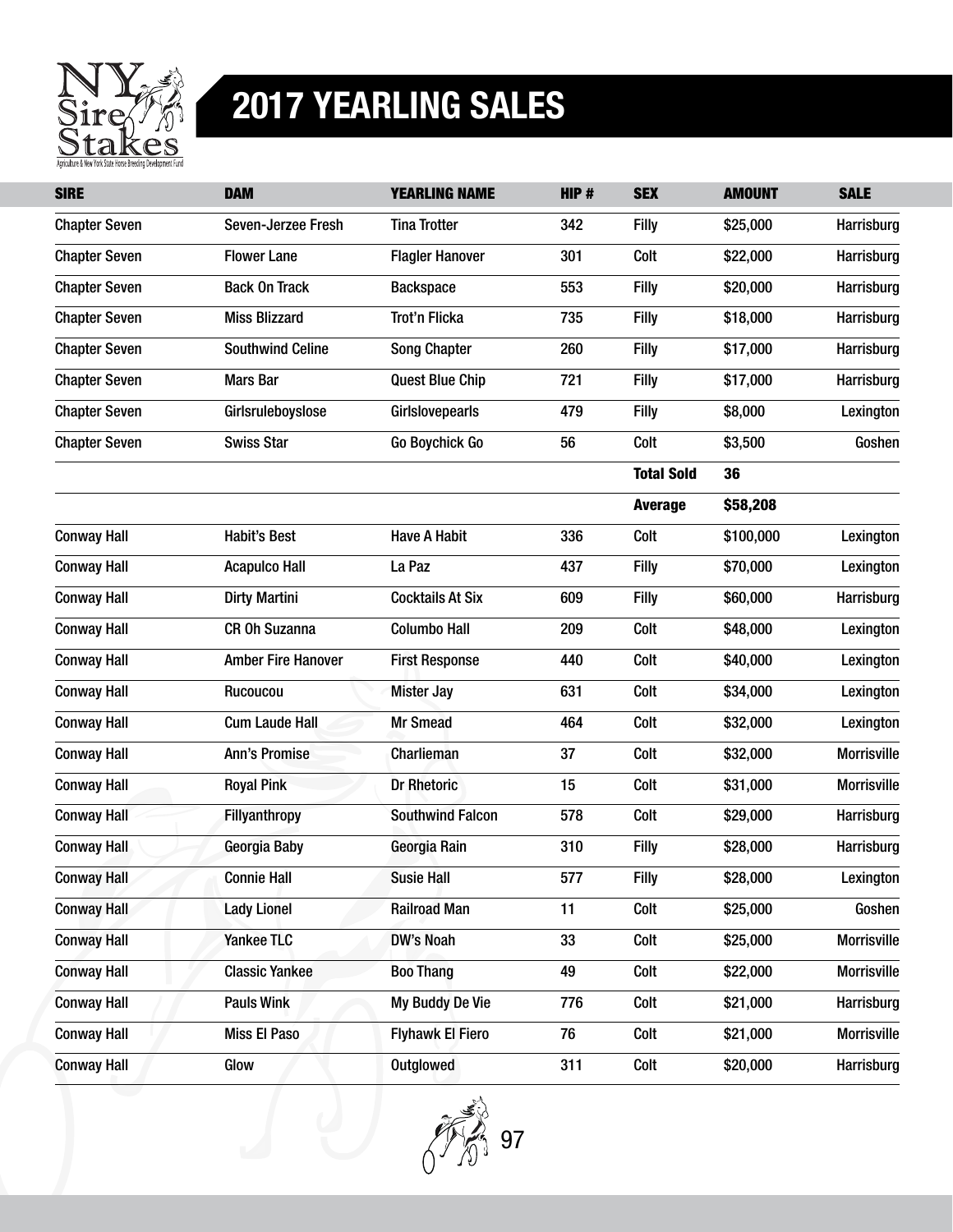

| <b>SIRE</b>         | <b>DAM</b>                | <b>YEARLING NAME</b>      | HIP# | <b>SEX</b>        | <b>AMOUNT</b> | <b>SALE</b>        |
|---------------------|---------------------------|---------------------------|------|-------------------|---------------|--------------------|
| <b>Conway Hall</b>  | Must Be Hot               | Jeromeo                   | 748  | Colt              | \$20,000      | Harrisburg         |
| <b>Conway Hall</b>  | <b>Appomattox Lady</b>    | <b>Good Choices</b>       | 38   | <b>Filly</b>      | \$20,000      | <b>Morrisville</b> |
| <b>Conway Hall</b>  | <b>Pacific Centerfold</b> | <b>Conway Kellyanne</b>   | 590  | <b>Filly</b>      | \$18,000      | Harrisburg         |
| <b>Conway Hall</b>  | <b>Drunkard's Dream</b>   | Daisy Jane                | 622  | <b>Filly</b>      | \$17,000      | Harrisburg         |
| <b>Conway Hall</b>  | Sierra Fortune            | Fortune's Way             | 49   | Colt              | \$17,000      | Goshen             |
| <b>Conway Hall</b>  | <b>Pacific Edge</b>       | 0kay                      | 627  | Colt              | \$15,000      | Harrisburg         |
| <b>Conway Hall</b>  | <b>Princess Maddie</b>    | DW's Queen Bee            | 13   | <b>Filly</b>      | \$15,000      | <b>Morrisville</b> |
| <b>Conway Hall</b>  | <b>Travelin Deal</b>      | I Need Anette             | 115  | <b>Filly</b>      | \$14,000      | Goshen             |
| <b>Conway Hall</b>  | Baileysirishdream         | <b>Baileysontherocks</b>  | 41   | Colt              | \$13,500      | <b>Morrisville</b> |
| <b>Conway Hall</b>  | <b>Fashion Tango</b>      | <b>Trendy Kim</b>         | 635  | <b>Filly</b>      | \$13,000      | Harrisburg         |
| <b>Conway Hall</b>  | Salt Hill Brigid          | <b>Captain Krupnik</b>    | 42   | Colt              | \$13,000      | Goshen             |
| <b>Conway Hall</b>  | <b>Taylor Jean</b>        | <b>Southwind Tinker</b>   | 550  | Filly             | \$13,000      | Lexington          |
| <b>Conway Hall</b>  | <b>Keystone Sadie</b>     | Skyway Kon Man            | 632  | Colt              | \$12,000      | Lexington          |
| <b>Conway Hall</b>  | <b>Olympic Cheers</b>     | Rimram Jimjam             | 6    | Colt              | \$12,000      | <b>Morrisville</b> |
| <b>Conway Hall</b>  | <b>Identity Theft</b>     | <b>Identity Disorder</b>  | 28   | Colt              | \$12,000      | <b>Morrisville</b> |
| <b>Conway Hall</b>  | <b>Blueridge Yankee</b>   | Liquorstoreblues          | 17   | <b>Filly</b>      | \$11,000      | <b>Morrisville</b> |
| <b>Conway Hall</b>  | Ninety Five Janet         | <b>Traveling Janet</b>    | 762  | <b>Filly</b>      | \$10,000      | Harrisburg         |
| <b>Conway Hall</b>  | <b>Queen Victorian</b>    | Gladstone                 | 794  | Colt              | \$9,000       | Harrisburg         |
| <b>Conway Hall</b>  | <b>Oven Ready</b>         | <b>Conways Ready</b>      | 8    | Colt              | \$7,000       | <b>Morrisville</b> |
| <b>Conway Hall</b>  | Agra                      | Con Jon                   | 34   | Colt              | \$7,000       | <b>Morrisville</b> |
|                     |                           |                           |      | <b>Total Sold</b> | 38            |                    |
|                     |                           |                           |      | <b>Average</b>    | \$24,592      |                    |
| <b>CR Excalibur</b> | <b>Winbak Flame</b>       | <b>Flame Calibur</b>      | 68   | Colt              | \$7,500       | Goshen             |
|                     |                           |                           |      | <b>Total Sold</b> | 1             |                    |
|                     |                           |                           |      | <b>Average</b>    | \$7,500       |                    |
| Crazed              | Woodshopper               | <b>Clear Cut</b>          | 527  | Colt              | \$40,000      | Harrisburg         |
| Crazed              | <b>Teachmehowto Lindy</b> | <b>Foot Loose Lindy</b>   | 868  | <b>Filly</b>      | \$34,000      | Harrisburg         |
| <b>Crazed</b>       | <b>Water Star</b>         | <b>Water Lily Hanover</b> | 67   | <b>Filly</b>      | \$34,000      | Goshen             |

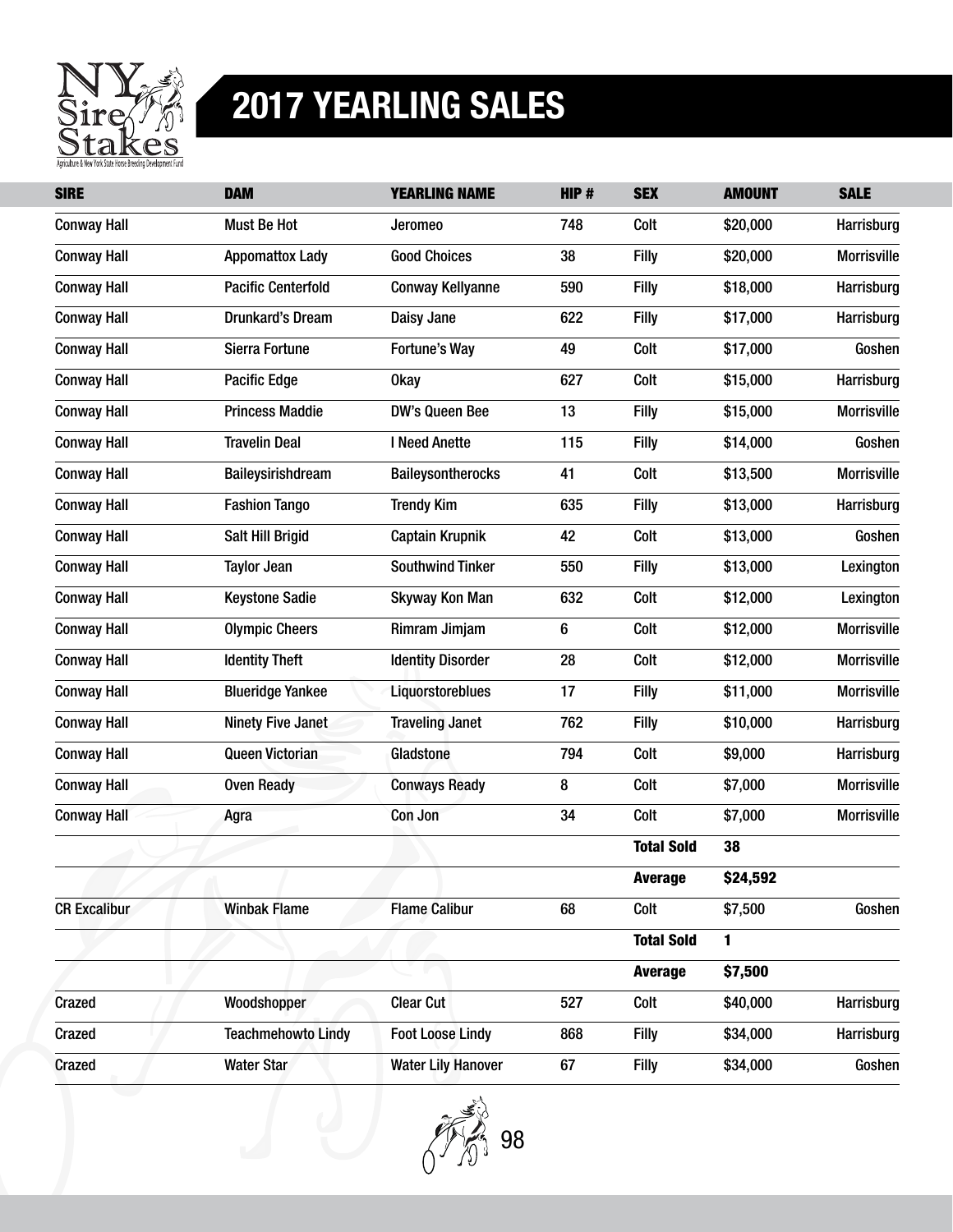

| <b>SIRE</b>          | <b>DAM</b>                | <b>YEARLING NAME</b>      | HIP# | <b>SEX</b>        | <b>AMOUNT</b> | <b>SALE</b>        |
|----------------------|---------------------------|---------------------------|------|-------------------|---------------|--------------------|
| Crazed               | <b>Bar Ballard</b>        | <b>Crazy Every Time</b>   | 79   | Colt              | \$31,000      | Goshen             |
| <b>Crazed</b>        | Lindy's Lullaby           | <b>Spirit Of Lindy</b>    | 703  | <b>Filly</b>      | \$29,000      | Harrisburg         |
| Crazed               | <b>Backflip</b>           | Flip for It               | 708  | Colt              | \$27,000      | Harrisburg         |
| Crazed               | <b>About To Bee</b>       | Crazedtobelindy           | 558  | <b>Filly</b>      | \$25,000      | Lexington          |
| <b>Crazed</b>        | Psychotherapist           | <b>Our White Knight</b>   | 272  | Colt              | \$22,000      | Lexington          |
| Crazed               | Im A Party Girl           | <b>Party Saver</b>        | 55   | Colt              | \$22,000      | <b>Morrisville</b> |
| Crazed               | <b>Brangelina Hanover</b> | <b>Baby Maker Hanover</b> | 90   | Colt              | \$20,000      | Goshen             |
| <b>Crazed</b>        | <b>Take The Plunge</b>    | <b>Arctic Freeze</b>      | 863  | <b>Filly</b>      | \$18,000      | Harrisburg         |
| Crazed               | <b>Catch Some Zs</b>      | <b>Hat Trick Marleau</b>  | 92   | Colt              | \$18,000      | Goshen             |
| Crazed               | <b>Mackenzie Hall</b>     | <b>Tina Rocks</b>         | 19   | <b>Filly</b>      | \$17,000      | Goshen             |
| <b>Crazed</b>        | So Serious                | <b>Gettin Serious</b>     | 20   | Colt              | \$16,000      | <b>Morrisville</b> |
| Crazed               | <b>Jiggles</b>            | Doin The Jig              | 73   | Filly             | \$14,000      | <b>Morrisville</b> |
| Crazed               | <b>Fox Valley London</b>  | Newyorkblueblood          | 109  | Colt              | \$12,000      | Goshen             |
| <b>Crazed</b>        | The Lindy Label           | Lindy In the Sky          | 27   | <b>Filly</b>      | \$11,500      | <b>Morrisville</b> |
| Crazed               | <b>Lady Likes Muscles</b> | <b>Little Dave</b>        | 74   | Colt              | \$10,000      | <b>Morrisville</b> |
| Crazed               | <b>Sugar N Lindy</b>      | <b>Squee Hanover</b>      | 52   | Colt              | \$9,000       | Goshen             |
| <b>Crazed</b>        | <b>Godiva Lindy</b>       | <b>Lindy Lou Who</b>      | 63   | <b>Filly</b>      | \$9,000       | <b>Morrisville</b> |
| Crazed               | <b>The Young Princess</b> | <b>Crazy Blackmailer</b>  | 68   | Colt              | \$9,000       | <b>Morrisville</b> |
| Crazed               | <b>Passions Embrace</b>   | Passionatebutcrazy        | 10   | Filly             | \$8,500       | <b>Morrisville</b> |
| Crazed               | Lindy's RN                | Smokin On By              | 630  | Filly             | \$8,000       | Lexington          |
| Crazed               | <b>Exactly Right</b>      | <b>Market Bre</b>         | 59   | <b>Filly</b>      | \$7,500       | <b>Morrisville</b> |
| <b>Crazed</b>        | Lanai Blue Chip           | <b>Waco Kid</b>           | 12   | Colt              | \$6,500       | Goshen             |
| Crazed               | Anniecrest                | <b>Checker</b>            | 567  | <b>Filly</b>      | \$6,000       | Lexington          |
| Crazed               | Paya La Renta             | <b>Christine Baskets</b>  | 34   | <b>Filly</b>      | \$4,500       | Goshen             |
|                      |                           |                           |      | <b>Total Sold</b> | 27            |                    |
|                      |                           |                           |      | <b>Average</b>    | \$17,352      |                    |
| <b>Credit Winner</b> | <b>Tangled Sheets</b>     | <b>The Dowager</b>        | 91   | <b>Filly</b>      | \$230,000     | Lexington          |
| <b>Credit Winner</b> | <b>Holier Than Thou</b>   | <b>Heaven On Credit</b>   | 321  | <b>Filly</b>      | \$110,000     | Harrisburg         |

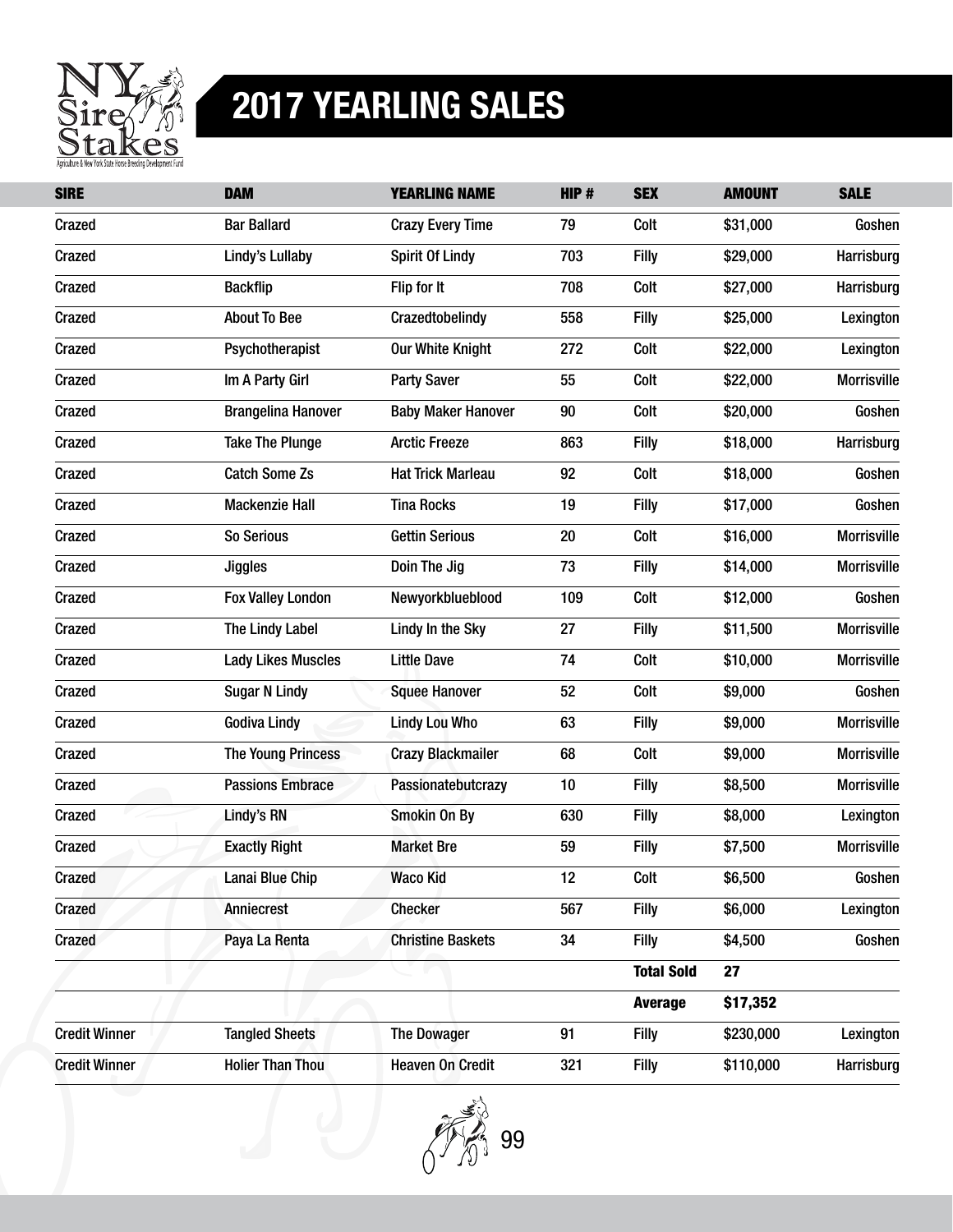

| <b>SIRE</b>          | <b>DAM</b>               | <b>YEARLING NAME</b>      | HIP# | <b>SEX</b>   | <b>AMOUNT</b> | <b>SALE</b> |
|----------------------|--------------------------|---------------------------|------|--------------|---------------|-------------|
| <b>Credit Winner</b> | No Pain No Gain          | The Fat Cobra             | 208  | Colt         | \$110,000     | Lexington   |
| <b>Credit Winner</b> | Margarita Hall           | <b>Winner Mark</b>        | 361  | Colt         | \$95,000      | Lexington   |
| <b>Credit Winner</b> | <b>Spice Girl</b>        | <b>Something Fine</b>     | 246  | Colt         | \$90,000      | Lexington   |
| <b>Credit Winner</b> | <b>Strong Tea</b>        | <b>Brimfull</b>           | 87   | <b>Filly</b> | \$82,000      | Lexington   |
| <b>Credit Winner</b> | <b>Royal Assets</b>      | <b>Schecky</b>            | 73   | Filly        | \$75,000      | Lexington   |
| <b>Credit Winner</b> | <b>Richesse Oblige S</b> | <b>Queenb Blue Chip</b>   | 448  | Filly        | \$70,000      | Harrisburg  |
| <b>Credit Winner</b> | <b>Devin Hanover</b>     | <b>Duvall Hanover</b>     | 50   | Colt         | \$60,000      | Harrisburg  |
| <b>Credit Winner</b> | Yassi Hanover            | <b>Yonkers Hanover</b>    | 193  | Colt         | \$60,000      | Harrisburg  |
| <b>Credit Winner</b> | <b>Mayberry</b>          | <b>Time Gone By</b>       | 299  | Filly        | \$60,000      | Harrisburg  |
| <b>Credit Winner</b> | <b>Up Front Hotsey</b>   | <b>UF Hot Deal</b>        | 323  | Colt         | \$60,000      | Harrisburg  |
| <b>Credit Winner</b> | <b>Fifty Shades</b>      | Safe Word                 | 379  | <b>Filly</b> | \$60,000      | Harrisburg  |
| <b>Credit Winner</b> | <b>Quantum Victoria</b>  | <b>Talbotcreek Desire</b> | 441  | Colt         | \$60,000      | Harrisburg  |
| <b>Credit Winner</b> | <b>Duolottacheatin</b>   | Duo De Canard             | 289  | <b>Filly</b> | \$57,000      | Harrisburg  |
| <b>Credit Winner</b> | I Wanted Wings           | Angels N Heaven           | 80   | Filly        | \$55,000      | Harrisburg  |
| <b>Credit Winner</b> | <b>Wu Long</b>           | <b>Wu Inner</b>           | 110  | Colt         | \$55,000      | Lexington   |
| <b>Credit Winner</b> | Afterimage               | <b>Docudrama</b>          | 198  | Colt         | \$50,000      | Harrisburg  |
| <b>Credit Winner</b> | <b>Global Beauty</b>     | <b>Sheriff Clarke</b>     | 334  | Colt         | \$50,000      | Lexington   |
| <b>Credit Winner</b> | Vida De Vie              | <b>Hello Dolly De Vie</b> | 601  | <b>Filly</b> | \$45,000      | Harrisburg  |
| <b>Credit Winner</b> | <b>Habit's Lady</b>      | <b>Cougar Bar</b>         | 163  | Filly        | \$45,000      | Lexington   |
| <b>Credit Winner</b> | <b>Southern Mist</b>     | <b>Twin B Brave</b>       | 481  | Colt         | \$42,000      | Harrisburg  |
| <b>Credit Winner</b> | <b>Broadway Sister</b>   | Classoffiftyseven         | 299  | Colt         | \$42,000      | Lexington   |
| <b>Credit Winner</b> | Sea Raven                | <b>Quiksilvr Bluechip</b> | 135  | Colt         | \$40,000      | Harrisburg  |
| <b>Credit Winner</b> | <b>Velvets Katie Bug</b> | <b>Velvet Credit</b>      | 585  | Colt         | \$40,000      | Harrisburg  |
| <b>Credit Winner</b> | <b>Live Moni</b>         | Credittomyfamily          | 707  | <b>Filly</b> | \$40,000      | Harrisburg  |
| <b>Credit Winner</b> | Arabella Hall            | <b>Amal Hall</b>          | 146  | <b>Filly</b> | \$40,000      | Lexington   |
| <b>Credit Winner</b> | Uh Oh Its Lindy          | <b>Qaid Blue Chip</b>     | 607  | Colt         | \$39,000      | Harrisburg  |
| <b>Credit Winner</b> | <b>Hips Don't Lie</b>    | <b>Dead Bolt</b>          | 510  | Colt         | \$38,000      | Lexington   |
| <b>Credit Winner</b> | <b>Talbotcreek</b>       | <b>Talbot Cameo</b>       | 494  | <b>Filly</b> | \$37,000      | Harrisburg  |

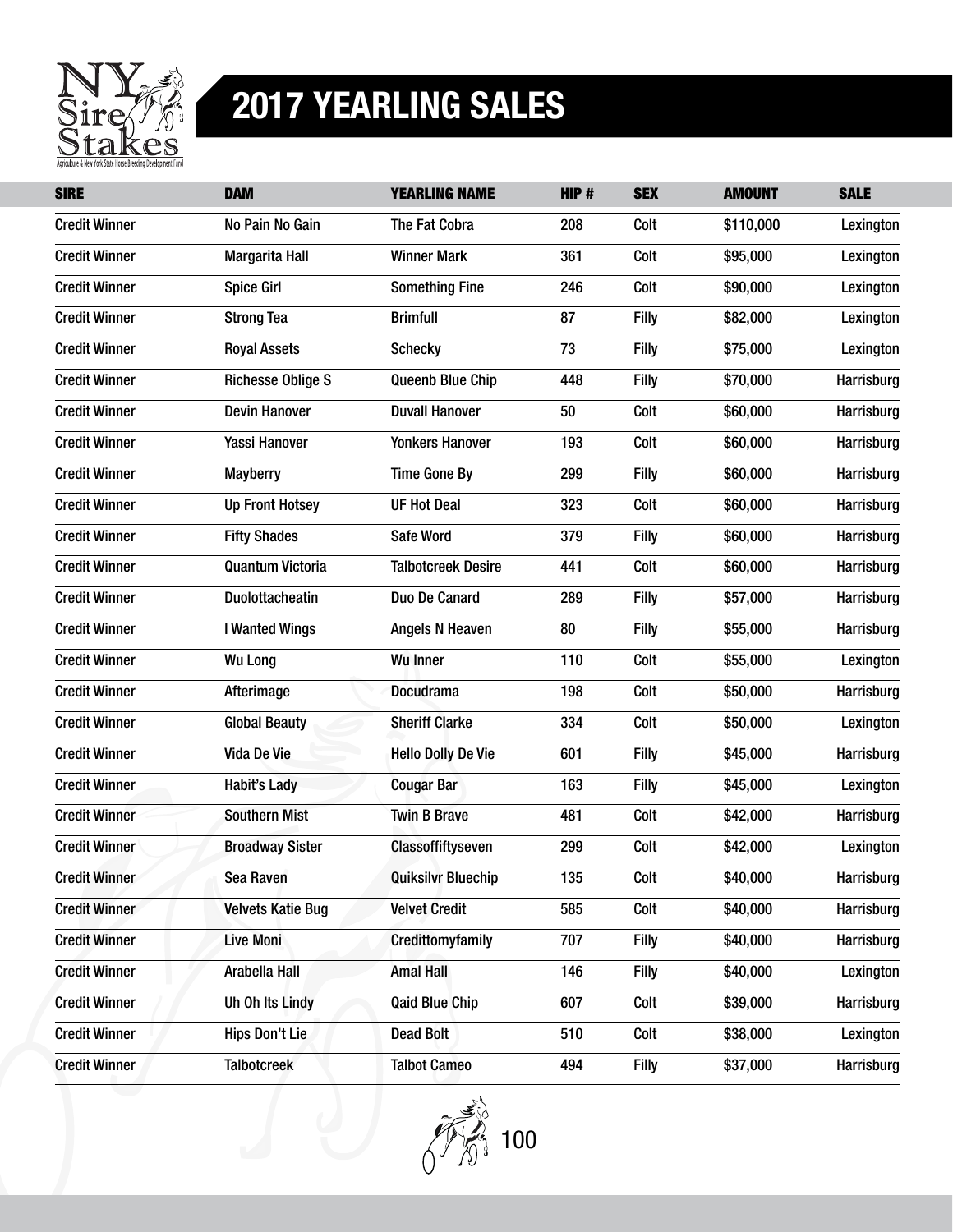

| <b>SIRE</b>          | <b>DAM</b>                | <b>YEARLING NAME</b>      | HIP# | <b>SEX</b>   | <b>AMOUNT</b> | <b>SALE</b> |
|----------------------|---------------------------|---------------------------|------|--------------|---------------|-------------|
| <b>Credit Winner</b> | <b>Swan For The Road</b>  | Here's To Us              | 154  | <b>Filly</b> | \$35,000      | Harrisburg  |
| <b>Credit Winner</b> | <b>CR Mimosa</b>          | <b>Rx For Success</b>     | 273  | Colt         | \$35,000      | Harrisburg  |
| <b>Credit Winner</b> | <b>Smarter Than Smart</b> | <b>Quick On The Draw</b>  | 462  | <b>Filly</b> | \$35,000      | Harrisburg  |
| <b>Credit Winner</b> | <b>Bramalea Hanover</b>   | The Butler Did It         | 134  | Colt         | \$35,000      | Lexington   |
| <b>Credit Winner</b> | Sing Me To Sleep          | <b>Winning Lullaby</b>    | 472  | Filly        | \$30,000      | Harrisburg  |
| <b>Credit Winner</b> | <b>Light The Flame</b>    | <b>Credit Ember</b>       | 182  | <b>Filly</b> | \$30,000      | Lexington   |
| <b>Credit Winner</b> | <b>Vivica Hall</b>        | <b>Hack A Shaq</b>        | 266  | Colt         | \$30,000      | Lexington   |
| <b>Credit Winner</b> | Michelle's Way            | Winner's Way              | 364  | <b>Filly</b> | \$30,000      | Lexington   |
| <b>Credit Winner</b> | New Ideal                 | <b>Ideal Winner</b>       | 527  | Colt         | \$28,000      | Lexington   |
| <b>Credit Winner</b> | <b>Marcella Hall</b>      | Marcella Bella            | 360  | Filly        | \$27,000      | Lexington   |
| <b>Credit Winner</b> | <b>Mariah De Vie</b>      | Zoila De Vie              | 380  | Filly        | \$25,000      | Harrisburg  |
| <b>Credit Winner</b> | <b>Miss Connor</b>        | Powerscourt               | 391  | Colt         | \$25,000      | Harrisburg  |
| <b>Credit Winner</b> | <b>Latte Hall</b>         | Adina                     | 695  | Filly        | \$25,000      | Harrisburg  |
| <b>Credit Winner</b> | <b>Clasicaly Designed</b> | <b>Design Winner</b>      | 462  | Colt         | \$25,000      | Lexington   |
| <b>Credit Winner</b> | <b>Elusive Desire</b>     | <b>Close Your Eyes</b>    | 469  | Filly        | \$25,000      | Lexington   |
| <b>Credit Winner</b> | La Boheme                 | <b>Leveler Hanover</b>    | 353  | Colt         | \$23,000      | Harrisburg  |
| <b>Credit Winner</b> | <b>Hot Off The Press</b>  | <b>Editorial License</b>  | 484  | Filly        | \$22,000      | Lexington   |
| <b>Credit Winner</b> | Angelita Hanover          | <b>Listen To The Lady</b> | 210  | Filly        | \$20,000      | Harrisburg  |
| <b>Credit Winner</b> | <b>Cardio Pump</b>        | <b>Summertime Fever</b>   | 583  | Filly        | \$20,000      | Harrisburg  |
| <b>Credit Winner</b> | <b>Tawesome More</b>      | <b>Bit Coin</b>           | 867  | Filly        | \$20,000      | Harrisburg  |
| <b>Credit Winner</b> | <b>Mythical Kemp</b>      | <b>Felicity De Vie</b>    | 408  | <b>Filly</b> | \$18,000      | Harrisburg  |
| <b>Credit Winner</b> | <b>Travelin Supergirl</b> | <b>Travel Winner</b>      | 604  | Colt         | \$18,000      | Lexington   |
| <b>Credit Winner</b> | <b>Dancing For Money</b>  | <b>Dramaqueen Hanover</b> | 278  | <b>Filly</b> | \$17,000      | Harrisburg  |
| <b>Credit Winner</b> | <b>Zinger</b>             | <b>Zinger's Winner</b>    | 257  | <b>Filly</b> | \$15,000      | Lexington   |
| <b>Credit Winner</b> | <b>Swoosh Hanover</b>     | <b>Three Pointer</b>      | 548  | Colt         | \$15,000      | Lexington   |
| <b>Credit Winner</b> | <b>Feel The Pressure</b>  | <b>Feel The Credit</b>    | 587  | <b>Filly</b> | \$15,000      | Lexington   |
| <b>Credit Winner</b> | Love Tale                 | <b>Love Trumps Hate</b>   | 598  | Colt         | \$15,000      | Lexington   |
| <b>Credit Winner</b> | Some Girls                | <b>Steve May Hanover</b>  | 476  | Colt         | \$13,000      | Harrisburg  |

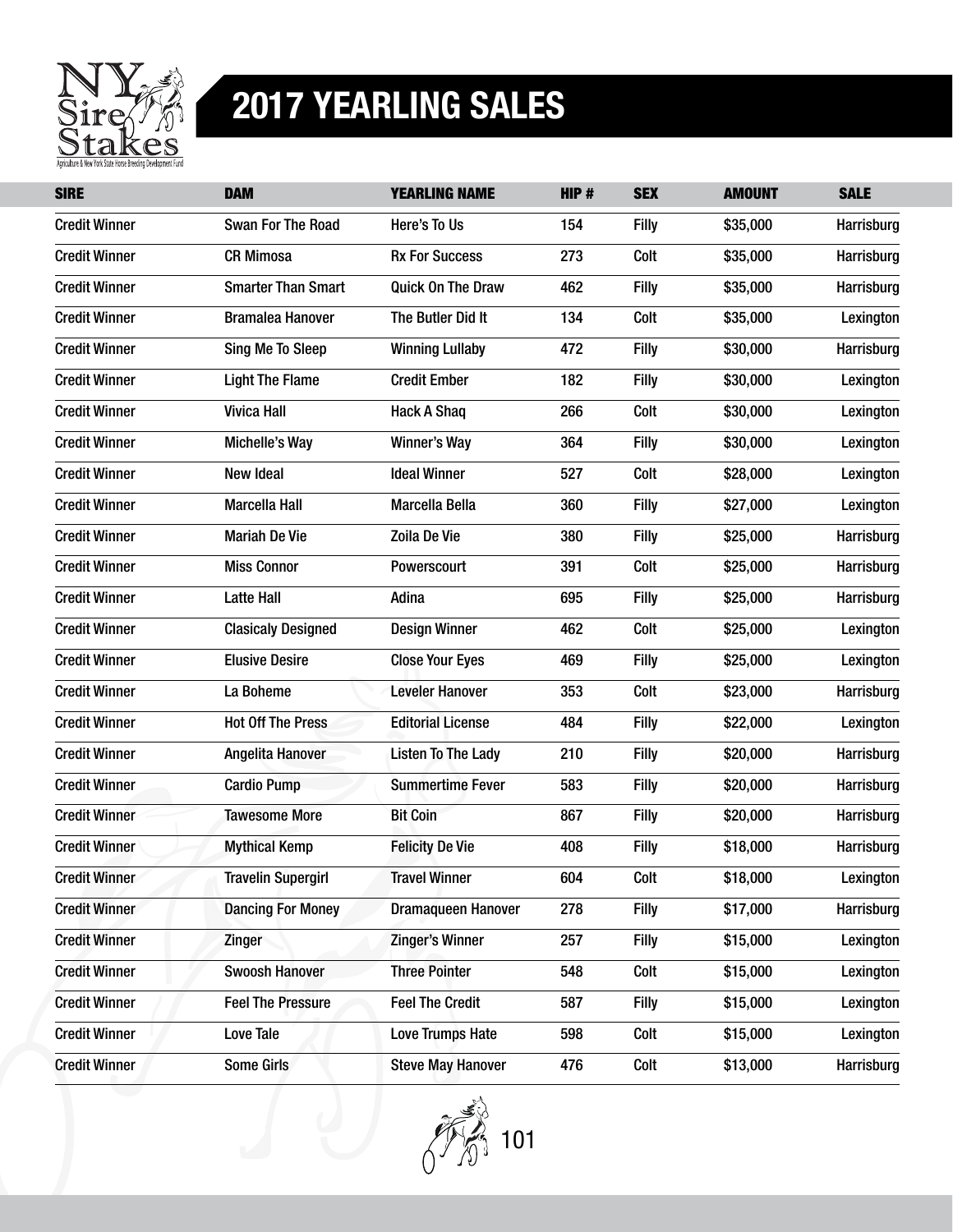

| <b>SIRE</b>             | <b>DAM</b>               | <b>YEARLING NAME</b>      | HIP#           | <b>SEX</b>        | <b>AMOUNT</b> | <b>SALE</b>        |
|-------------------------|--------------------------|---------------------------|----------------|-------------------|---------------|--------------------|
| <b>Credit Winner</b>    | Carolla                  | <b>Blue Ribbon Gal</b>    | 456            | Filly             | \$12,000      | Lexington          |
| <b>Credit Winner</b>    | Lithograph               | Loving                    | 14             | Filly             | \$11,000      | Goshen             |
| <b>Credit Winner</b>    | <b>Venus Hall</b>        | <b>Piping Rock</b>        | 66             | Colt              | \$9,000       | Goshen             |
| <b>Credit Winner</b>    | <b>Good Intentions</b>   | <b>Certify</b>            | 64             | Colt              | \$9,000       | <b>Morrisville</b> |
|                         |                          |                           |                | <b>Total Sold</b> | 62            |                    |
|                         |                          |                           |                | <b>Average</b>    | \$42,726      |                    |
| Deweycheatumnhowe       | Someway                  | <b>SoCetly Flashy</b>     | 21             | Filly             | \$20,000      | <b>Morrisville</b> |
| Deweycheatumnhowe       | <b>Pebble Rocks</b>      | A Rockstar N Howe         | 112            | Filly             | \$18,000      | Goshen             |
| Deweycheatumnhowe       | <b>Neon Dream</b>        | <b>Undertheneonlights</b> | 4              | <b>Filly</b>      | \$18,000      | <b>Morrisville</b> |
| Deweycheatumnhowe       | <b>Summer Stone</b>      | <b>Stone Cold Liar</b>    | 25             | Colt              | \$10,500      | <b>Morrisville</b> |
| Deweycheatumnhowe       | Saydi Lady               | Ladynhowe                 | 45             | <b>Filly</b>      | \$4,500       | Goshen             |
| Deweycheatumnhowe       | <b>Forever Amen</b>      | <b>Forever Dewey</b>      | 104            | <b>Filly</b>      | \$4,200       | Goshen             |
| Deweycheatumnhowe       | <b>Final Prayer</b>      | <b>Singing Dewey</b>      | 102            | <b>Filly</b>      | \$4,000       | Goshen             |
|                         |                          |                           |                | <b>Total Sold</b> | 7             |                    |
|                         |                          |                           |                | <b>Average</b>    | \$11,314      |                    |
| <b>Heston Blue Chip</b> | <b>Hornby Lucky</b>      | <b>Hillbilly Rich</b>     | 167            | Colt              | \$75,000      | Lexington          |
| <b>Heston Blue Chip</b> | Bet On Sis               | <b>Bet The Chips</b>      | 83             | Colt              | \$37,000      | Goshen             |
| <b>Heston Blue Chip</b> | Feelinglikeastar         | <b>Terrific Trish</b>     | 473            | <b>Filly</b>      | \$30,000      | Lexington          |
| <b>Heston Blue Chip</b> | Lifesawitch              | <b>Steuben Witchhazel</b> | 75             | <b>Filly</b>      | \$30,000      | <b>Morrisville</b> |
| <b>Heston Blue Chip</b> | <b>Siobhan</b>           | <b>Brad's Buddy</b>       | 828            | Colt              | \$22,000      | Harrisburg         |
| <b>Heston Blue Chip</b> | <b>Keystone Musical</b>  | <b>Music Note</b>         | 747            | Colt              | \$19,000      | Harrisburg         |
| <b>Heston Blue Chip</b> | <b>Blue Paradise</b>     | <b>Saltwater Blue</b>     | 86             | Filly             | \$16,000      | Goshen             |
| <b>Heston Blue Chip</b> | <b>Dominatricks</b>      | <b>Chip Trick</b>         | 915            | <b>Filly</b>      | \$15,000      | Harrisburg         |
| <b>Heston Blue Chip</b> | <b>Sams Angel</b>        | <b>Angel Blue</b>         | 43             | <b>Filly</b>      | \$15,000      | Goshen             |
| <b>Heston Blue Chip</b> | <b>Beach Bonnet</b>      | <b>Sun Viser</b>          | 80             | <b>Filly</b>      | \$15,000      | Goshen             |
| <b>Heston Blue Chip</b> | <b>Elegant Girl</b>      | <b>Road To Heston</b>     | 100            | Colt              | \$15,000      | Goshen             |
| <b>Heston Blue Chip</b> | <b>Necessary Element</b> | <b>Light Blue</b>         | 617            | <b>Filly</b>      | \$14,000      | Lexington          |
| <b>Heston Blue Chip</b> | Kate's Joy               | <b>Stay Beautiful</b>     | $\overline{7}$ | <b>Filly</b>      | \$13,000      | Goshen             |

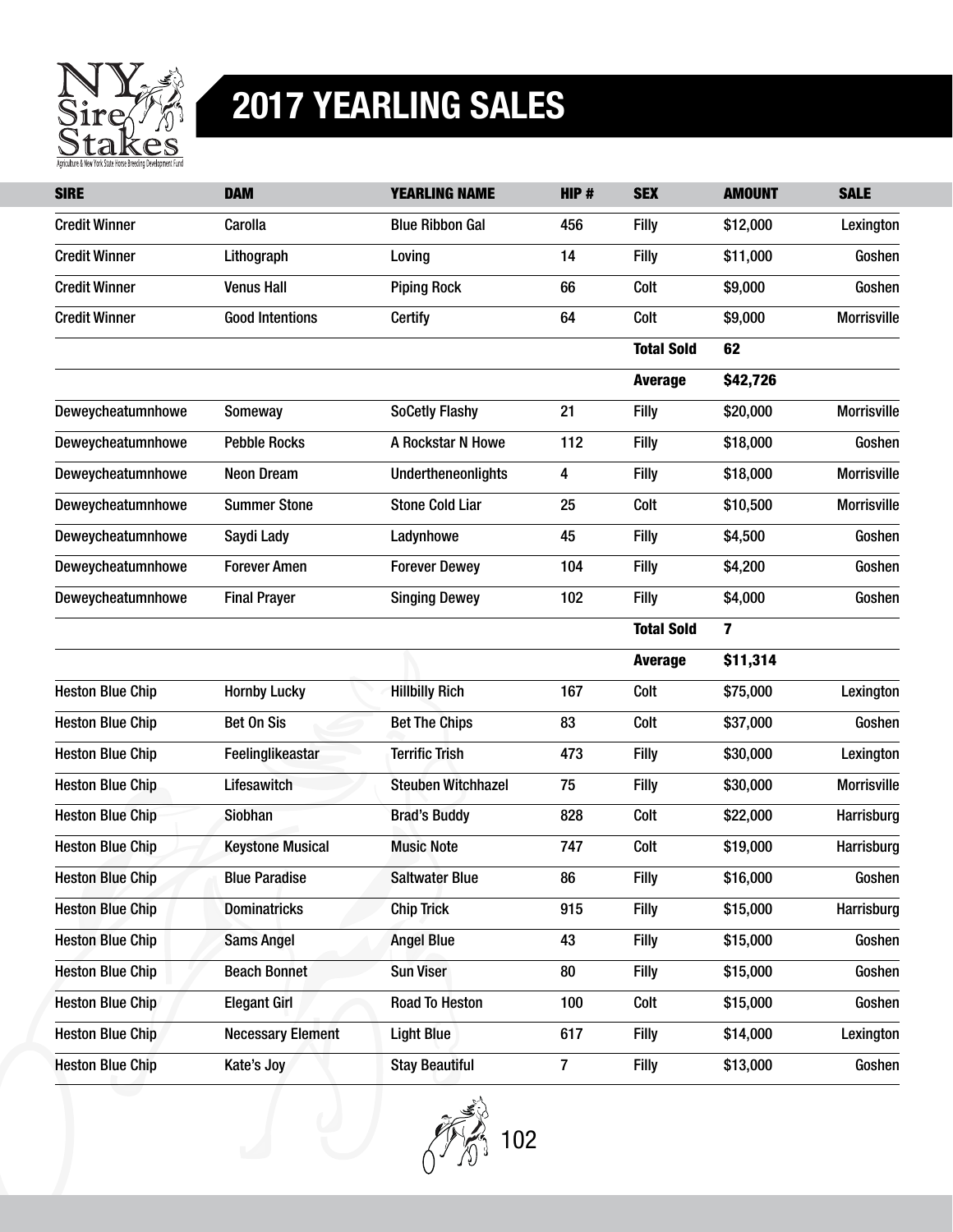

| <b>SIRE</b>             | <b>DAM</b>               | <b>YEARLING NAME</b>      | HIP# | <b>SEX</b>        | <b>AMOUNT</b> | <b>SALE</b>        |
|-------------------------|--------------------------|---------------------------|------|-------------------|---------------|--------------------|
| <b>Heston Blue Chip</b> | <b>Attack The Books</b>  | <b>Send A Note</b>        | 77   | Colt              | \$10,000      | Goshen             |
| <b>Heston Blue Chip</b> | Ain't Goin Back          | <b>Hestons Lucky Chip</b> | 35   | Colt              | \$10,000      | <b>Morrisville</b> |
| <b>Heston Blue Chip</b> | Datefortheball           | King Of The Ball          | 913  | Colt              | \$7,000       | Harrisburg         |
| <b>Heston Blue Chip</b> | Seat By The Window       | <b>Hot Seat</b>           | 45   | Colt              | \$6,500       | <b>Morrisville</b> |
| <b>Heston Blue Chip</b> | <b>Holiday Guide</b>     | <b>Garret's Guide</b>     | 3    | Colt              | \$5,000       | Goshen             |
|                         |                          |                           |      | <b>Total Sold</b> | 18            |                    |
|                         |                          |                           |      | <b>Average</b>    | \$19,694      |                    |
| <b>Lucky Chucky</b>     | <b>Ebbtide Hall</b>      | Lucky June Bug            | 625  | Colt              | \$30,000      | Harrisburg         |
| <b>Lucky Chucky</b>     | Love Lockdown            | <b>Lindy Splendor</b>     | 710  | Filly             | \$23,000      | Harrisburg         |
| <b>Lucky Chucky</b>     | <b>Lavern Lavec</b>      | <b>Shiver Me Timbers</b>  | 13   | <b>Filly</b>      | \$17,000      | Goshen             |
| <b>Lucky Chucky</b>     | <b>Swift Kid Hanover</b> | <b>Swift Gent</b>         | 640  | Colt              | \$17,000      | Lexington          |
| <b>Lucky Chucky</b>     | <b>Womanly Image</b>     | <b>Keystone Wonderful</b> | 526  | <b>Filly</b>      | \$12,000      | Harrisburg         |
| <b>Lucky Chucky</b>     | <b>Weekend Vacation</b>  | <b>Lucky Weekend</b>      | 902  | Colt              | \$12,000      | Harrisburg         |
| <b>Lucky Chucky</b>     | <b>Proud Maggie</b>      | <b>Cheeky Chucky</b>      | 37   | Colt              | \$8,500       | Goshen             |
| <b>Lucky Chucky</b>     | Doin' The Town           | <b>Big Town Dreams</b>    | 523  | Filly             | \$7,500       | Harrisburg         |
| <b>Lucky Chucky</b>     | <b>Beach Magic</b>       | <b>Anniversary Magic</b>  | 81   | Filly             | \$7,000       | Goshen             |
| <b>Lucky Chucky</b>     | <b>Graduation Party</b>  | <b>Pink Cotton</b>        | 7    | Filly             | \$7,000       | <b>Morrisville</b> |
| <b>Lucky Chucky</b>     | <b>Miss Courtney</b>     | <b>Trump Card Chucky</b>  | 23   | Colt              | \$6,000       | Goshen             |
| <b>Lucky Chucky</b>     | <b>Granny Gui</b>        | <b>Lucky Sussana</b>      | 66   | <b>Filly</b>      | \$5,000       | <b>Morrisville</b> |
| <b>Lucky Chucky</b>     | <b>Headaches</b>         | <b>Head Case</b>          | 1    | Filly             | \$4,800       | Goshen             |
| <b>Lucky Chucky</b>     | <b>Yankee Nola</b>       | <b>Wino And I Know</b>    | 1    | Filly             | \$4,000       | <b>Morrisville</b> |
|                         |                          |                           |      | <b>Total Sold</b> | 14            |                    |
|                         |                          |                           |      | <b>Average</b>    | \$11,486      |                    |
| <b>Manningly</b>        | <b>Lindys Crazy Lady</b> | <b>Crazy Manuel</b>       | 78   | Colt              | \$6,500       | <b>Morrisville</b> |
|                         |                          |                           |      | <b>Total Sold</b> | 1             |                    |
|                         |                          |                           |      | <b>Average</b>    | \$6,500       |                    |
| <b>Muscle Mass</b>      | Rose DeVie Stena         | <b>One More Rosie</b>     | 398  | Filly             | \$140,000     | Lexington          |
| <b>Muscle Mass</b>      | <b>Special Interest</b>  | <b>Byfarthefavorite</b>   | 326  | <b>Filly</b>      | \$127,000     | Lexington          |

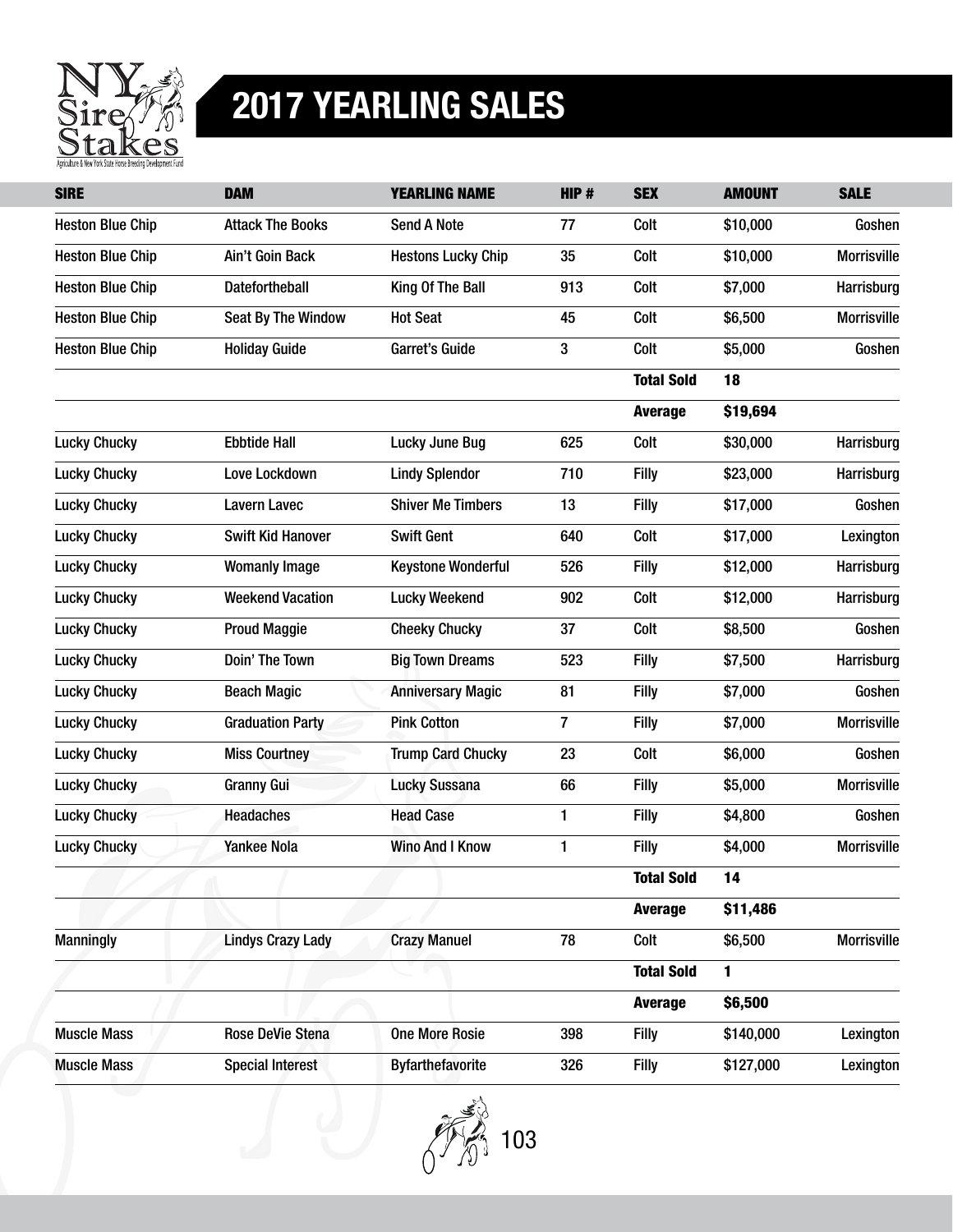

| <b>SIRE</b>        | <b>DAM</b>                | <b>YEARLING NAME</b>      | HIP# | <b>SEX</b>        | <b>AMOUNT</b> | <b>SALE</b>        |
|--------------------|---------------------------|---------------------------|------|-------------------|---------------|--------------------|
| <b>Muscle Mass</b> | <b>Mayflowr Volo</b>      | <b>Massive Volo</b>       | 514  | Colt              | \$87,000      | Lexington          |
| <b>Muscle Mass</b> | <b>Little Baby Peanut</b> | <b>Twin B Kisses</b>      | 369  | Filly             | \$85,000      | Harrisburg         |
| <b>Muscle Mass</b> | <b>Miss Fidget</b>        | <b>Bigly</b>              | 736  | Colt              | \$82,000      | Harrisburg         |
| <b>Muscle Mass</b> | <b>Smooth and Sassy</b>   | <b>Knight Of Valour</b>   | 834  | Colt              | \$75,000      | Harrisburg         |
| <b>Muscle Mass</b> | <b>CR Calendar Girl</b>   | <b>Cavill Hanover</b>     | 271  | Colt              | \$70,000      | Harrisburg         |
| <b>Muscle Mass</b> | <b>Magenta Hall</b>       | <b>Crimson Come Over</b>  | 374  | Colt              | \$60,000      | Harrisburg         |
| <b>Muscle Mass</b> | Mrs D                     | <b>Gobi Princess</b>      | 524  | <b>Filly</b>      | \$60,000      | Lexington          |
| <b>Muscle Mass</b> | <b>Stonebridge Encore</b> | <b>Stonebridge Strike</b> | 319  | Colt              | \$55,000      | Lexington          |
| <b>Muscle Mass</b> | <b>Sunshine Glide</b>     | <b>Southern Style</b>     | 858  | <b>Filly</b>      | \$50,000      | Harrisburg         |
| <b>Muscle Mass</b> | <b>Twin B Sensation</b>   | <b>Sensuous Sensation</b> | 424  | <b>Filly</b>      | \$50,000      | Lexington          |
| <b>Muscle Mass</b> | Palm Beach Chic           | <b>Palm Beach Muscle</b>  | 773  | Colt              | \$48,000      | Harrisburg         |
| <b>Muscle Mass</b> | <b>Dream Vixen</b>        | <b>Game Of Stars</b>      | 620  | Colt              | \$36,000      | Harrisburg         |
| <b>Muscle Mass</b> | Carman M                  | <b>Aby America</b>        | 47   | Filly             | \$35,000      | <b>Morrisville</b> |
| <b>Muscle Mass</b> | <b>Keystone Shana</b>     | <b>K Squared Hanover</b>  | 465  | Filly             | \$33,000      | Harrisburg         |
| <b>Muscle Mass</b> | Goodtimesstarthere        | <b>Goodtime Lass</b>      | 656  | <b>Filly</b>      | \$30,000      | Harrisburg         |
| <b>Muscle Mass</b> | <b>Action Image Hall</b>  | <b>Reckless Image</b>     | 439  | Filly             | \$30,000      | Lexington          |
| <b>Muscle Mass</b> | <b>Acoustic Hanover</b>   | <b>Jumalay Mass</b>       | 438  | Filly             | \$28,000      | Lexington          |
| <b>Muscle Mass</b> | <b>Easy Glider</b>        | <b>Sweatntears</b>        | 58   | <b>Filly</b>      | \$27,000      | <b>Morrisville</b> |
| <b>Muscle Mass</b> | <b>Running Gear</b>       | He's In Gear              | 41   | Colt              | \$20,000      | Goshen             |
| <b>Muscle Mass</b> | Pana Colada               | <b>Lonnies Crown</b>      | 9    | Colt              | \$19,000      | <b>Morrisville</b> |
| <b>Muscle Mass</b> | <b>Con Air Crown</b>      | <b>Bazillionaire</b>      | 51   | Colt              | \$18,000      | <b>Morrisville</b> |
| <b>Muscle Mass</b> | <b>Celia Bleue</b>        | <b>Minor Obsession</b>    | 93   | Filly             | \$17,500      | Goshen             |
| <b>Muscle Mass</b> | <b>Allianna</b>           | <b>Stronger Together</b>  | 36   | <b>Filly</b>      | \$12,500      | Morrisville        |
| <b>Muscle Mass</b> | My Last Wish              | <b>Atomic Mass</b>        | 77   | Colt              | \$11,000      | <b>Morrisville</b> |
| <b>Muscle Mass</b> | <b>End Of Innocence</b>   | Go                        | 101  | Colt              | \$9,000       | Goshen             |
| <b>Muscle Mass</b> | <b>Stay True To You</b>   | Chainsmoker               | 23   | <b>Filly</b>      | \$9,000       | Morrisville        |
|                    |                           |                           |      | <b>Total Sold</b> | 28            |                    |
|                    |                           |                           |      | <b>Average</b>    | \$47,286      |                    |

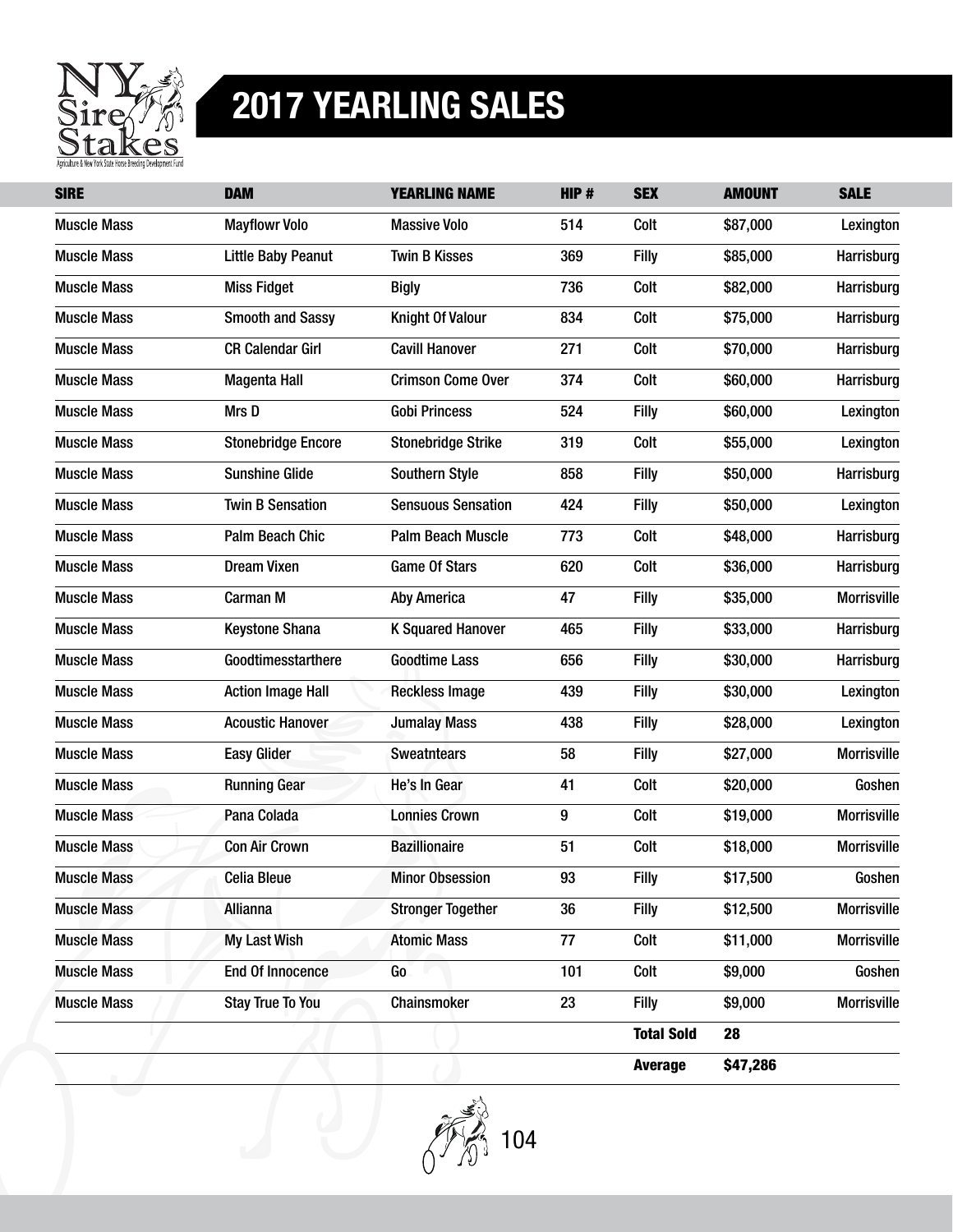

| <b>SIRE</b>               | <b>DAM</b>                | <b>YEARLING NAME</b>     | HIP# | <b>SEX</b>        | <b>AMOUNT</b> | <b>SALE</b>        |
|---------------------------|---------------------------|--------------------------|------|-------------------|---------------|--------------------|
| <b>Muscles Yankee</b>     | <b>Ava Marion</b>         | Avalonia                 | 226  | Filly             | \$85,000      | Harrisburg         |
| <b>Muscles Yankee</b>     | <b>Brontease</b>          | <b>Southern Tease</b>    | 571  | Filly             | \$22,000      | Harrisburg         |
| <b>Muscles Yankee</b>     | <b>Marie E Hanover</b>    | Yoga Queen               | 720  | Filly             | \$18,000      | Harrisburg         |
| <b>Muscles Yankee</b>     | <b>Canadian Justice</b>   | <b>Just Priceless</b>    | 255  | Filly             | \$15,000      | Harrisburg         |
| <b>Muscles Yankee</b>     | <b>Cabaret Hall</b>       | <b>Muscle N Beauty</b>   | 572  | Filly             | \$15,000      | Lexington          |
| <b>Muscles Yankee</b>     | <b>Win A Million</b>      | <b>Ten Million</b>       | 432  | Colt              | \$7,000       | Lexington          |
|                           |                           |                          |      | <b>Total Sold</b> | 6             |                    |
|                           |                           |                          |      | <b>Average</b>    | \$27,000      |                    |
| <b>Mutineer</b>           | Bobbi Jo's Ex             | March On Joe             | 88   | Colt              | \$8,500       | Goshen             |
| <b>Mutineer</b>           | Savannah Montana          | <b>Quiet Heiress</b>     | 44   | Filly             | \$8,000       | Goshen             |
|                           |                           |                          |      | <b>Total Sold</b> | 2             |                    |
|                           |                           |                          |      | <b>Average</b>    | \$8,250       |                    |
| Prayer I Am               | <b>Summer Ran</b>         | <b>Summer Chrome</b>     | 24   | Colt              | \$8,000       | <b>Morrisville</b> |
| Prayer I Am               | <b>Tender Dion</b>        | Im A Tender Prayer       | 26   | Filly             | \$6,000       | <b>Morrisville</b> |
| Prayer I Am               | Don'twanttobeblue         | <b>Blue Prayer</b>       | 69   | <b>Filly</b>      | \$6,000       | <b>Morrisville</b> |
| Prayer I Am               | <b>Salesoffice Lillie</b> | <b>Praying Lillie</b>    | 11   | Filly             | \$3,200       | <b>Morrisville</b> |
|                           |                           |                          |      | <b>Total Sold</b> | 4             |                    |
|                           |                           |                          |      | <b>Average</b>    | \$5,800       |                    |
| <b>Quik Pulse Mindale</b> | <b>ATM Machine</b>        | <b>Quik Money</b>        | 60   | Filly             | \$5,000       | <b>Morrisville</b> |
|                           |                           |                          |      | <b>Total Sold</b> | 1             |                    |
|                           |                           |                          |      | <b>Average</b>    | \$5,000       |                    |
| <b>RC Royalty</b>         | <b>Lavendar Fields</b>    | <b>Flowers N Dreams</b>  | 500  | Filly             | \$55,000      | Lexington          |
| <b>RC Royalty</b>         | <b>Locl Taint Hanover</b> | <b>Loyalty Hanover</b>   | 15   | <b>Filly</b>      | \$34,000      | Goshen             |
| <b>RC Royalty</b>         | <b>Pink Caviar</b>        | <b>Crown Royal Flush</b> | 16   | Colt              | \$32,000      | <b>Morrisville</b> |
| <b>RC Royalty</b>         | <b>Microwave Muscles</b>  | <b>Royal Soldier</b>     | 730  | Colt              | \$30,000      | Harrisburg         |
| <b>RC Royalty</b>         | <b>Vivacious Broad</b>    | Longblackcadillac        | 265  | Colt              | \$27,000      | Lexington          |
| <b>RC Royalty</b>         | <b>Tight Pants</b>        | <b>Royal Bikini</b>      | 645  | <b>Filly</b>      | \$25,000      | Lexington          |
| <b>RC Royalty</b>         | <b>Mary Ana Hanover</b>   | <b>MVP Hanover</b>       | 21   | Colt              | \$22,000      | Goshen             |

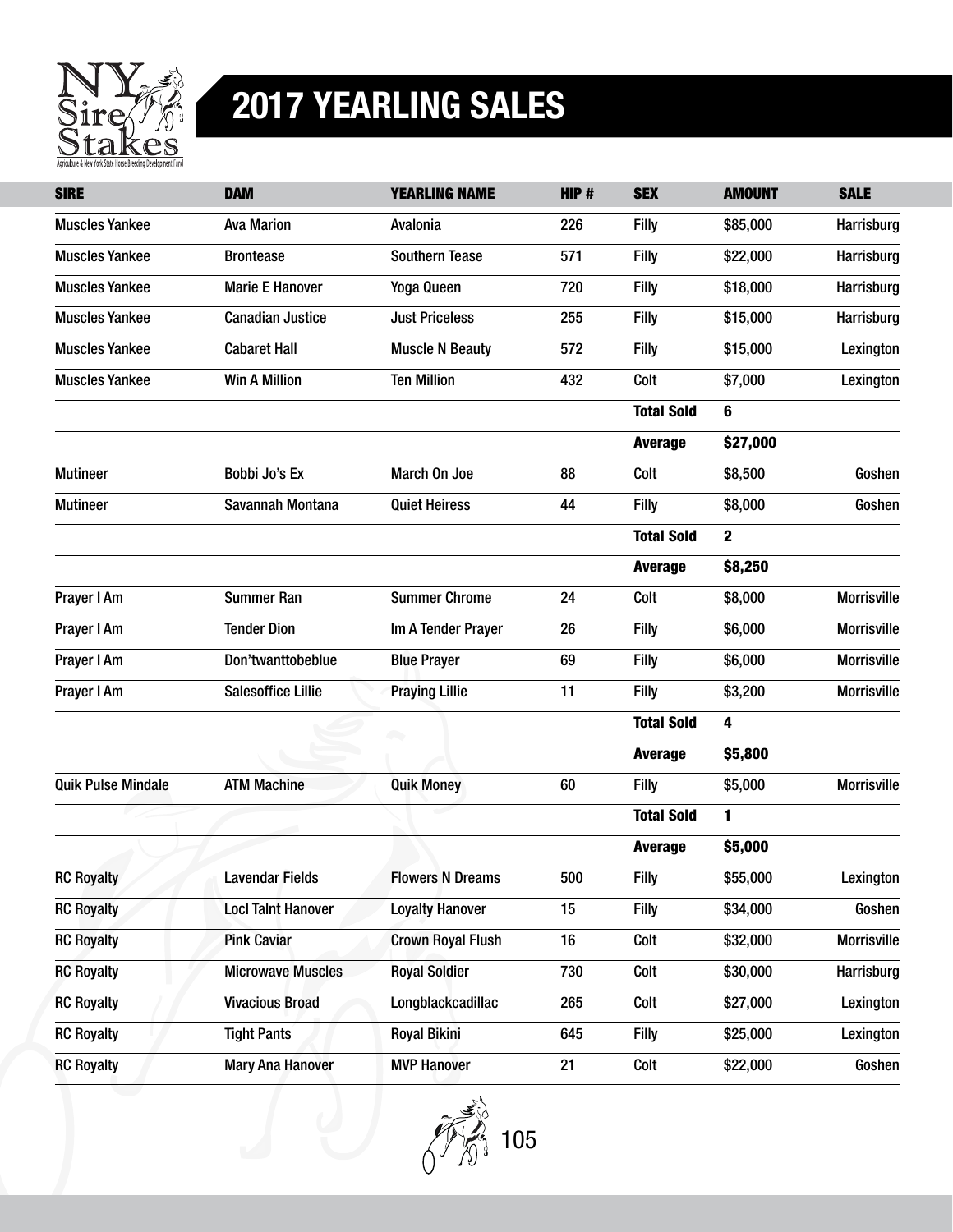

| <b>SIRE</b>               | <b>DAM</b>                | <b>YEARLING NAME</b>      | HIP# | <b>SEX</b>        | <b>AMOUNT</b> | <b>SALE</b>        |
|---------------------------|---------------------------|---------------------------|------|-------------------|---------------|--------------------|
| <b>RC Royalty</b>         | <b>Hawaiian Vicky</b>     | <b>Mr Vicktor</b>         | 67   | Colt              | \$21,000      | <b>Morrisville</b> |
| <b>RC Royalty</b>         | Soprano Hanover           | <b>Box Of Gifts</b>       | 478  | <b>Filly</b>      | \$15,000      | Harrisburg         |
| <b>RC Royalty</b>         | <b>Bahar Hanover</b>      | <b>Big Amy Hanover</b>    | 78   | <b>Filly</b>      | \$12,000      | Goshen             |
| <b>RC Royalty</b>         | Linda Mac                 | <b>RC's Lady Royale</b>   | 366  | Filly             | \$11,000      | Harrisburg         |
| <b>RC Royalty</b>         | <b>Upfront Jerry Fire</b> | Goodbyeinhereyes          | 29   | Filly             | \$10,000      | <b>Morrisville</b> |
| <b>RC Royalty</b>         | Sienna                    | Jenny Lake                | 19   | <b>Filly</b>      | \$8,500       | <b>Morrisville</b> |
| <b>RC Royalty</b>         | <b>Designed To Dazzle</b> | <b>Intense Light</b>      | 54   | Filly             | \$8,500       | <b>Morrisville</b> |
| <b>RC Royalty</b>         | Noon Tea Party            | Royal Tea Hanover         | 763  | Colt              | \$7,000       | Harrisburg         |
| <b>RC Royalty</b>         | <b>Not A Diva</b>         | <b>Not A Royal</b>        | 30   | <b>Filly</b>      | \$6,500       | Goshen             |
| <b>RC Royalty</b>         | Vixen                     | <b>Royal Vixen</b>        | 3    | Filly             | \$5,000       | <b>Morrisville</b> |
|                           |                           |                           |      | <b>Total Sold</b> | 17            |                    |
|                           |                           |                           |      | <b>Average</b>    | \$19,382      |                    |
| <b>Rock N Roll Heaven</b> | <b>My Little</b>          | Zepplin' To Heaven        | 404  | Colt              | \$135,000     | Harrisburg         |
| <b>Rock N Roll Heaven</b> | <b>Incredible Beauty</b>  | <b>Qredible Blue Chip</b> | 675  | <b>Filly</b>      | \$60,000      | Harrisburg         |
| <b>Rock N Roll Heaven</b> | Little Miss K             | <b>Elvis Deo</b>          | 353  | Colt              | \$45,000      | Lexington          |
| <b>Rock N Roll Heaven</b> | <b>Regal Wish</b>         | <b>Quadruple Bluechip</b> | 799  | Filly             | \$32,000      | Harrisburg         |
| <b>Rock N Roll Heaven</b> | Jesse's Lady              | <b>Heck Of A Band</b>     | 343  | Filly             | \$27,000      | Harrisburg         |
| <b>Rock N Roll Heaven</b> | <b>Darbie's Destiny</b>   | <b>Wuzzup Marty</b>       | 667  | Colt              | \$25,000      | Harrisburg         |
| <b>Rock N Roll Heaven</b> | Gro                       | <b>Bro</b>                | 660  | Colt              | \$22,000      | Harrisburg         |
| <b>Rock N Roll Heaven</b> | <b>Sunduel A</b>          | <b>Dueling Banjos</b>     | 32   | <b>Filly</b>      | \$22,000      | Goshen             |
| <b>Rock N Roll Heaven</b> | <b>Student Driver</b>     | <b>Slap Back Echo</b>     | 854  | Colt              | \$20,000      | Harrisburg         |
| <b>Rock N Roll Heaven</b> | Wichita Hanover           | <b>Kristine K</b>         | 431  | Filly             | \$20,000      | Lexington          |
| <b>Rock N Roll Heaven</b> | <b>Challenge Accepted</b> | <b>Heavens Challenge</b>  | 48   | <b>Filly</b>      | \$20,000      | <b>Morrisville</b> |
| <b>Rock N Roll Heaven</b> | <b>Bettor Beware</b>      | <b>Nobody To Blame</b>    | 531  | Colt              | \$17,000      | Harrisburg         |
| <b>Rock N Roll Heaven</b> | <b>JK Soundofmusic</b>    | <b>JK Rockin Music</b>    | 684  | <b>Filly</b>      | \$17,000      | Harrisburg         |
| <b>Rock N Roll Heaven</b> | Jet Wash                  | <b>Jet Rock</b>           | 72   | Colt              | \$15,000      | <b>Morrisville</b> |
| <b>Rock N Roll Heaven</b> | Lisbella                  | Carrickmore               | 705  | Colt              | \$14,000      | Harrisburg         |
| <b>Rock N Roll Heaven</b> | Grace K                   | Que Sera Blue Chip        | 54   | <b>Filly</b>      | \$14,000      | Goshen             |

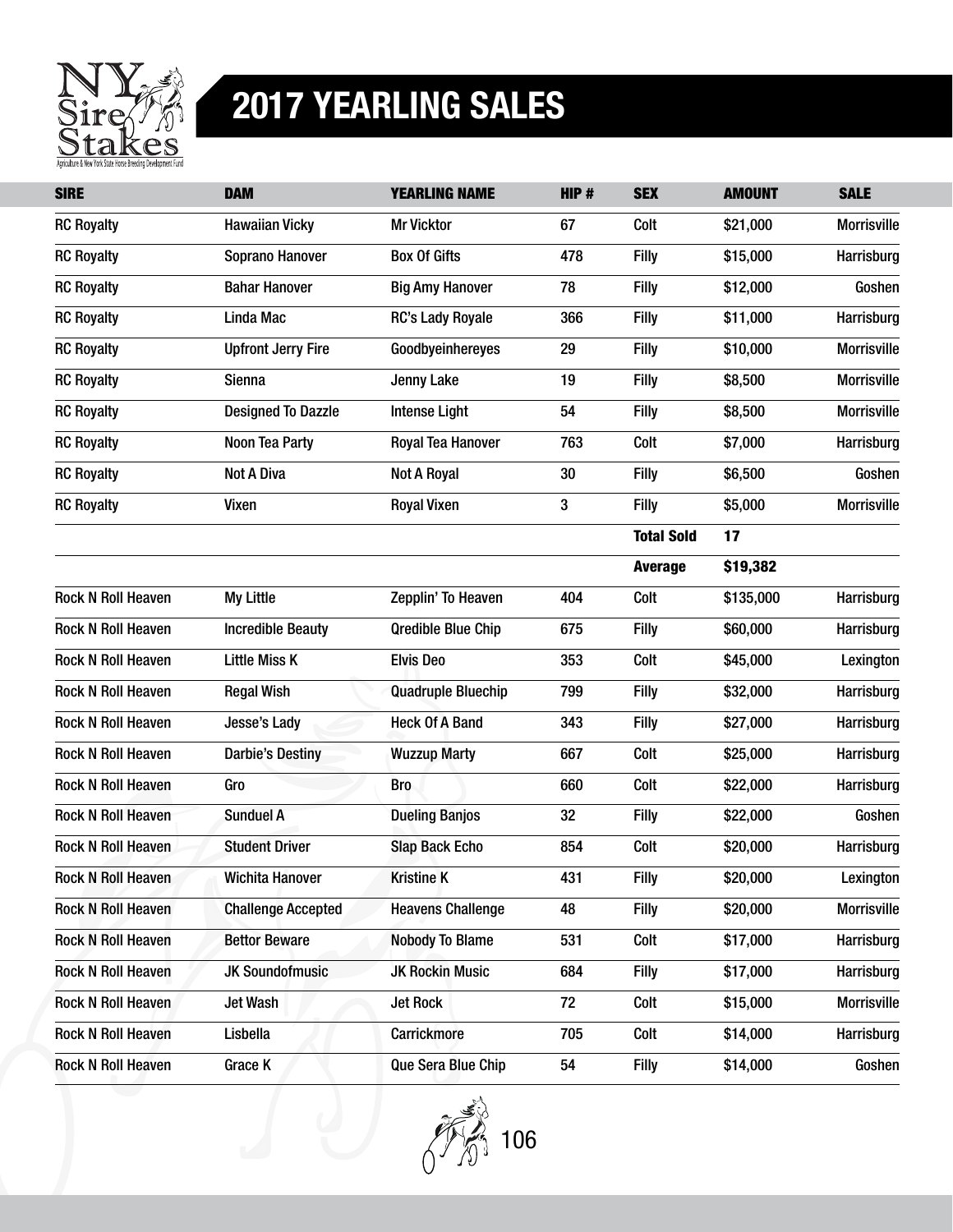

| <b>SIRE</b>               | <b>DAM</b>               | <b>YEARLING NAME</b>       | HIP#                    | <b>SEX</b>        | <b>AMOUNT</b> | <b>SALE</b>        |
|---------------------------|--------------------------|----------------------------|-------------------------|-------------------|---------------|--------------------|
| <b>Rock N Roll Heaven</b> | One Ace Too Many         | <b>Pink Aces</b>           | 65                      | <b>Filly</b>      | \$13,000      | <b>Morrisville</b> |
| <b>Rock N Roll Heaven</b> | Sealed In My Heart       | <b>Sealed In Heaven</b>    | 47                      | Filly             | \$12,000      | Goshen             |
| <b>Rock N Roll Heaven</b> | Sombodythatiustono       | <b>Rockn Belmont</b>       | 230                     | Filly             | \$12,000      | Lexington          |
| <b>Rock N Roll Heaven</b> | <b>Shady Matilda</b>     | Ashadyfoolinheaven         | 18                      | <b>Filly</b>      | \$12,000      | <b>Morrisville</b> |
| <b>Rock N Roll Heaven</b> | <b>Mercy Mercy Mercy</b> | Lamborghini Mercy          | 605                     | Colt              | \$10,000      | Lexington          |
| <b>Rock N Roll Heaven</b> | Lima Desirable           | <b>Lady Galapagos</b>      | 581                     | Filly             | \$5,000       | Lexington          |
|                           |                          |                            |                         | <b>Total Sold</b> | 22            |                    |
|                           |                          |                            |                         | <b>Average</b>    | \$25,864      |                    |
| <b>Roll With Joe</b>      | Chatelaine               | <b>Twin B Rollwithit</b>   | 261                     | Colt              | \$85,000      | Harrisburg         |
| <b>Roll With Joe</b>      | Inanotherworld           | World On Edge              | 331                     | Colt              | \$50,000      | Harrisburg         |
| <b>Roll With Joe</b>      | Just My Type             | <b>Itsagrayarea</b>        | 348                     | Colt              | \$49,000      | Harrisburg         |
| <b>Roll With Joe</b>      | <b>Miss Rose</b>         | <b>Keystone Magneto</b>    | 392                     | Colt              | \$46,000      | Harrisburg         |
| <b>Roll With Joe</b>      | <b>Fool That I Am</b>    | <b>Quasar Blue Chip</b>    | 644                     | <b>Filly</b>      | \$43,000      | Harrisburg         |
| <b>Roll With Joe</b>      | <b>Royal Distraction</b> | <b>Back Road</b>           | 399                     | Colt              | \$40,000      | Lexington          |
| <b>Roll With Joe</b>      | <b>Offintothesunset</b>  | Kerri Blue Chip            | 418                     | Filly             | \$35,000      | Harrisburg         |
| <b>Roll With Joe</b>      | Donna's Girl             | Joe's Girl                 | 310                     | Filly             | \$35,000      | Lexington          |
| <b>Roll With Joe</b>      | <b>Angel Place</b>       | Jojo's Place               | 659                     | Colt              | \$33,000      | Harrisburg         |
| <b>Roll With Joe</b>      | <b>Crystal De Vie</b>    | <b>Summer Wind De Vie</b>  | 515                     | Colt              | \$31,000      | Harrisburg         |
| <b>Roll With Joe</b>      | Put On A Clinic          | Quickcallblue Chip         | 793                     | Colt              | \$30,000      | Harrisburg         |
| <b>Roll With Joe</b>      | <b>Holding Court</b>     | <b>Hoopla Hanover</b>      | $\overline{\mathbf{c}}$ | Filly             | \$29,000      | Goshen             |
| <b>Roll With Joe</b>      | <b>Boogie Woogie</b>     | <b>Boogie Roll</b>         | 563                     | <b>Filly</b>      | \$25,000      | Harrisburg         |
| <b>Roll With Joe</b>      | <b>Tracys Song</b>       | Sayitaintsojoe             | 555                     | Colt              | \$25,000      | Lexington          |
| <b>Roll With Joe</b>      | <b>Disco Diva</b>        | Dasani Seelster            | 281                     | <b>Filly</b>      | \$20,000      | Harrisburg         |
| <b>Roll With Joe</b>      | Dream Of Mimi            | <b>Roll With Mimi</b>      | 286                     | <b>Filly</b>      | \$18,000      | Harrisburg         |
| <b>Roll With Joe</b>      | <b>Knockout Pout</b>     | <b>Stick That Lip Out</b>  | 495                     | <b>Filly</b>      | \$18,000      | Lexington          |
| <b>Roll With Joe</b>      | <b>Natural Paradise</b>  | <b>Naturalist Hanover</b>  | 27                      | Colt              | \$16,000      | Goshen             |
| <b>Roll With Joe</b>      | <b>Village Jovial</b>    | Jo Jo Rolls                | 490                     | <b>Filly</b>      | \$15,000      | Lexington          |
| <b>Roll With Joe</b>      | Cannae Jenna             | <b>Flyhawk Rollin Solo</b> | 46                      | <b>Filly</b>      | \$15,000      | <b>Morrisville</b> |

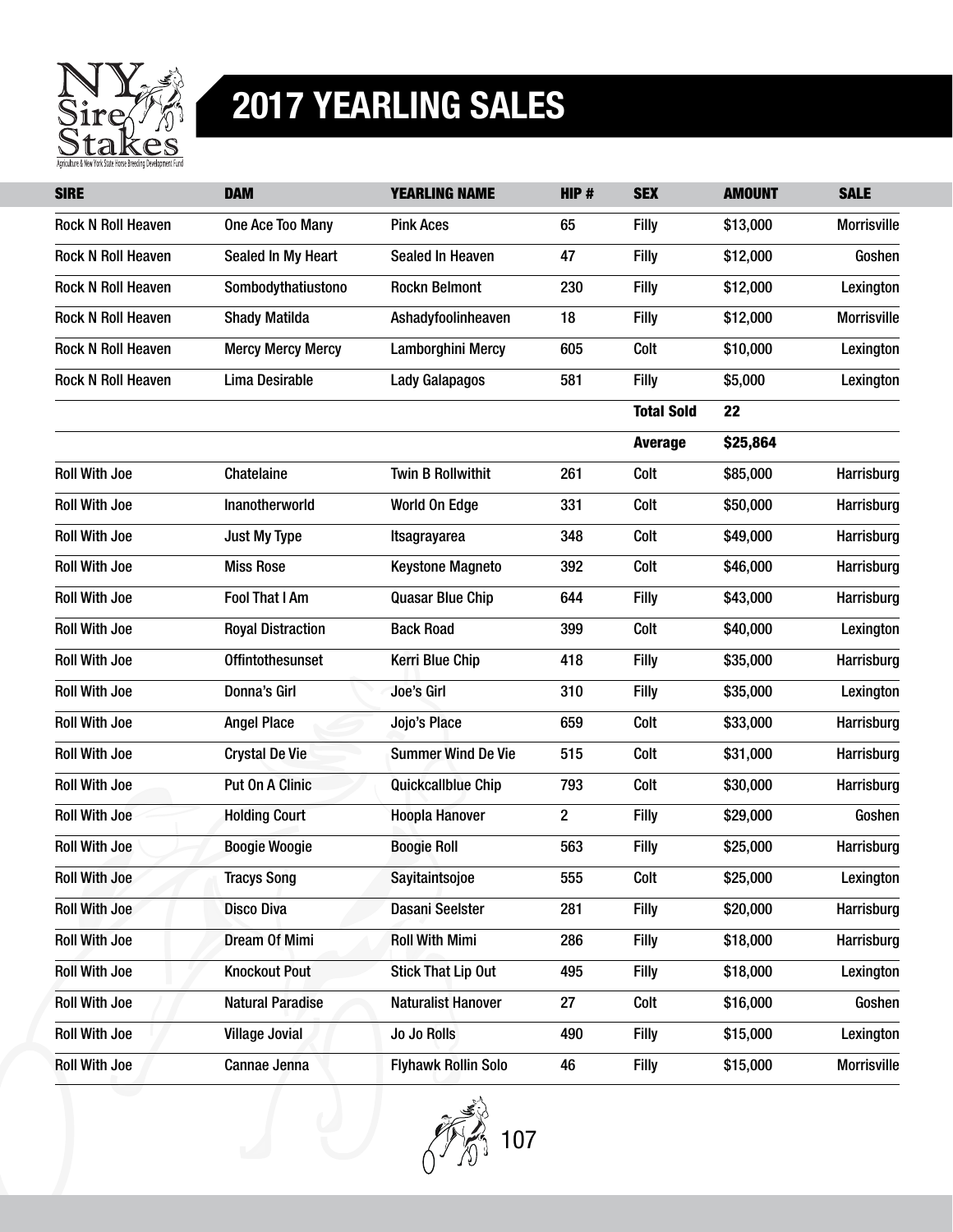

| <b>SIRE</b>          | <b>DAM</b>                | <b>YEARLING NAME</b>      | HIP#           | <b>SEX</b>        | <b>AMOUNT</b> | <b>SALE</b>        |
|----------------------|---------------------------|---------------------------|----------------|-------------------|---------------|--------------------|
| <b>Roll With Joe</b> | No Lies                   | <b>Qing Qong Bluechip</b> | 51             | Filly             | \$14,000      | Goshen             |
| <b>Roll With Joe</b> | <b>Matinee</b>            | <b>Cheyenne Ryan Lee</b>  | 723            | Colt              | \$12,000      | Harrisburg         |
| <b>Roll With Joe</b> | <b>Weeping Wanabe</b>     | <b>Zigazig Ah</b>         | 519            | Filly             | \$10,000      | Harrisburg         |
| <b>Roll With Joe</b> | L'chaim                   | JK Ready To Roll          | 697            | Filly             | \$10,000      | Harrisburg         |
| <b>Roll With Joe</b> | That's No Lady            | <b>Ham And Cheese</b>     | 875            | Filly             | \$10,000      | Harrisburg         |
| <b>Roll With Joe</b> | <b>Blissful Maddie</b>    | <b>Blissful Road</b>      | 85             | Colt              | \$10,000      | Goshen             |
| <b>Roll With Joe</b> | <b>Jukebox Money</b>      | <b>Vegas Highroller</b>   | 6              | <b>Filly</b>      | \$8,500       | Goshen             |
| <b>Roll With Joe</b> | Princess Grenada          | Rollonhighway             | 789            | Colt              | \$8,000       | Harrisburg         |
| <b>Roll With Joe</b> | <b>Frosty Valentine</b>   | Palm-Aire Jo              | 61             | Filly             | \$7,500       | <b>Morrisville</b> |
| <b>Roll With Joe</b> | <b>New York Dream</b>     | Dream On A Roll           | 5              | Filly             | \$3,500       | <b>Morrisville</b> |
|                      |                           |                           |                | <b>Total Sold</b> | 30            |                    |
|                      |                           |                           |                | <b>Average</b>    | \$25,050      |                    |
| So Surreal           | Love The Game             | Zekefromcabincreek        | 18             | Colt              | \$50,000      | Goshen             |
| So Surreal           | My Girl's A Star          | <b>Hickfromfrenchlick</b> | 25             | Colt              | \$47,000      | Goshen             |
| So Surreal           | <b>Under Your Spell</b>   | <b>Wilt The Stilt</b>     | 62             | Colt              | \$47,000      | Goshen             |
| So Surreal           | Pardon                    | <b>Cub Fan</b>            | 533            | Colt              | \$47,000      | Lexington          |
| So Surreal           | <b>Nancy Irene</b>        | Gia's Surreal             | $\overline{c}$ | Filly             | \$20,000      | <b>Morrisville</b> |
| So Surreal           | Tiamo                     | Mia Bambina               | 643            | Filly             | \$17,000      | Lexington          |
| So Surreal           | <b>Bon Mot</b>            | <b>Ouija</b>              | 28             | <b>Filly</b>      | \$15,000      | Goshen             |
| So Surreal           | <b>Dial Romance</b>       | <b>Dial A Date</b>        | 98             | Colt              | \$15,000      | Goshen             |
| So Surreal           | <b>Allamerican Meadow</b> | The American Dream        | 727            | Colt              | \$13,000      | Harrisburg         |
| So Surreal           | Amaretti                  | <b>Beach Retti</b>        | 74             | Filly             | \$12,000      | Goshen             |
| So Surreal           | <b>Love And Honor</b>     | <b>Sully</b>              | 16             | Colt              | \$11,000      | Goshen             |
| So Surreal           | <b>Best Bet Yet</b>       | <b>Wind Sister</b>        | 44             | <b>Filly</b>      | \$11,000      | <b>Morrisville</b> |
| So Surreal           | <b>Coming Late</b>        | <b>Coming At Ya</b>       | 50             | Colt              | \$9,000       | <b>Morrisville</b> |
| So Surreal           | <b>Genesee Blue Chip</b>  | <b>Steuben Surreal</b>    | 62             | <b>Filly</b>      | \$8,500       | <b>Morrisville</b> |
| So Surreal           | Newsletter                | As If By Magic            | 759            | Colt              | \$8,000       | Harrisburg         |
| So Surreal           | She's My Belle            | <b>Trussed Up Trudy</b>   | 824            | <b>Filly</b>      | \$7,000       | Harrisburg         |